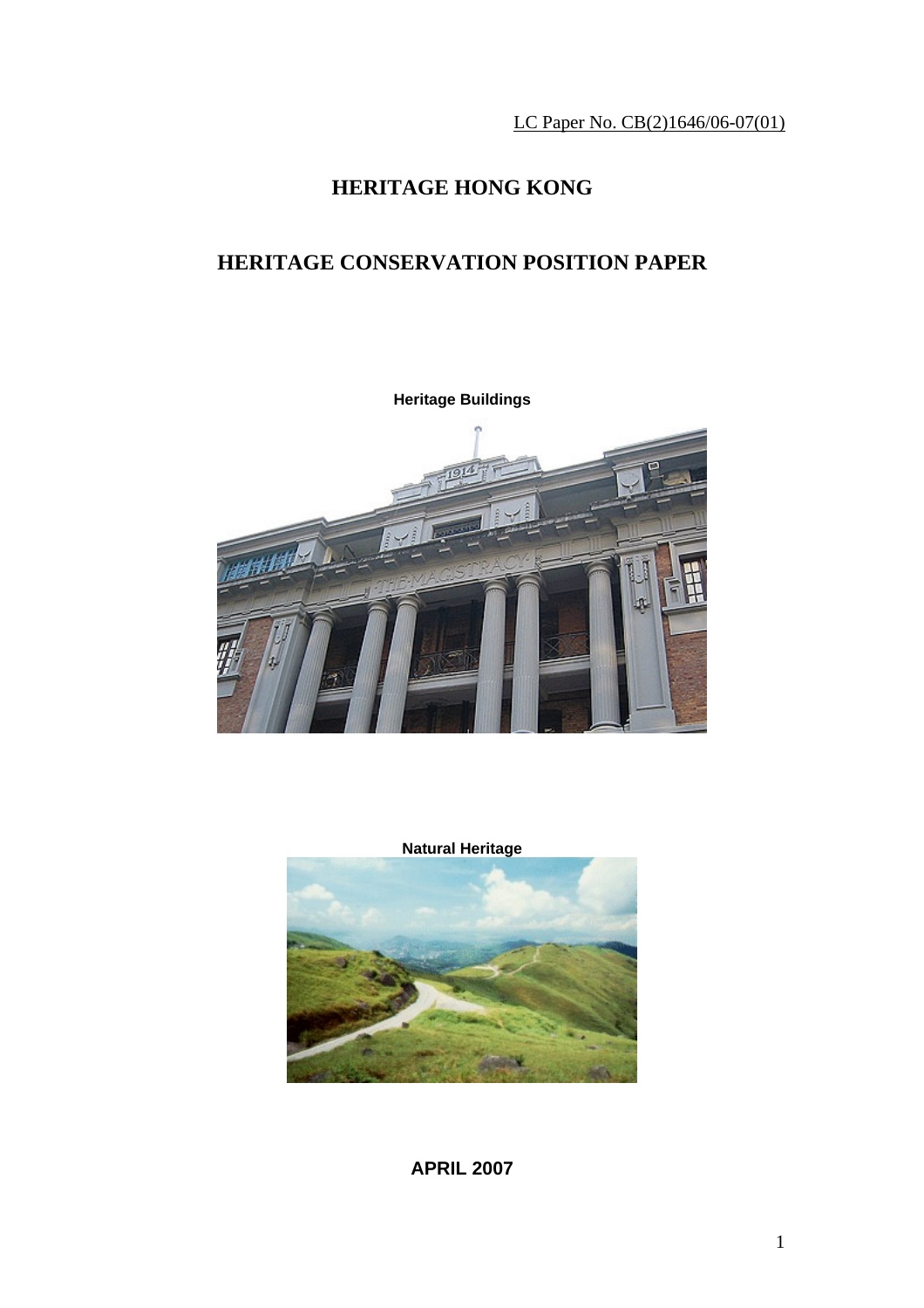#### **HERITAGE HONG KONG**

### **FOR DISCUSSION : A POSITION PAPER ON HERITAGE CONSERVATION IN HONG KONG**

*"Historic or heritage places also contribute to the diversity and character of our environment, distinguishing our city from yet another anonymous urban place. They provide townscape variety and a sense of civic pride" – Annie Y.S. Fung* 

*"Development may be the pumping heart of a city but heritage will always remain its soul" - David Lung* 

*"The built heritage is the body while the intangible associations are the spirit of a place" – Laurence Loh* 

#### **Introduction**

This Position Paper has been prepared by **Heritage Hong Kong** (HHK) to form a basis for discussion by the various groups, associations and individuals who have expressed an interest in the identification and conservation of Hong Kong's diverse and valuable heritage assets. Hopefully, such discussion will result in the clarification of just what Hong Kong people regard as "heritage", what they consider worthwhile to conserve, the effort and expense that they are willing to commit to such conservation and the formulation of ways and means to work with the Government to achieve what ultimately we all want to see – the conservation of the best of Hong Kong's past for the enjoyment and benefit of the present and future generations. The time seems right for such a discussion and views from as wide a range of interested parties as possible are invited.

**Heritage Hong Kong** is a not-for-profit grouping of concerned Hong Kong residents established with the objective of becoming a focal point for action and ideas on heritage and conservation issues in Hong Kong. It is interested in both the built and natural environment and is in to process of setting up the "Heritage Hong Kong Foundation", an independent organisation which would function in much the same way as the National Trust in England.

#### **HHK Mission**

To ensure that natural, historic, architectural, cultural and social heritage assets in Hong Kong are protected, conserved, operated and managed in a manner which is in keeping with their intrinsic heritage and community value and to facilitate public enjoyment and participation wherever possible.

#### **HHK Vision**

To assist in further developing an appreciation and understanding in Hong Kong of the tangible and intangible value of heritage assets in building a cohesive and balanced community, comfortable with its history, its present and its future.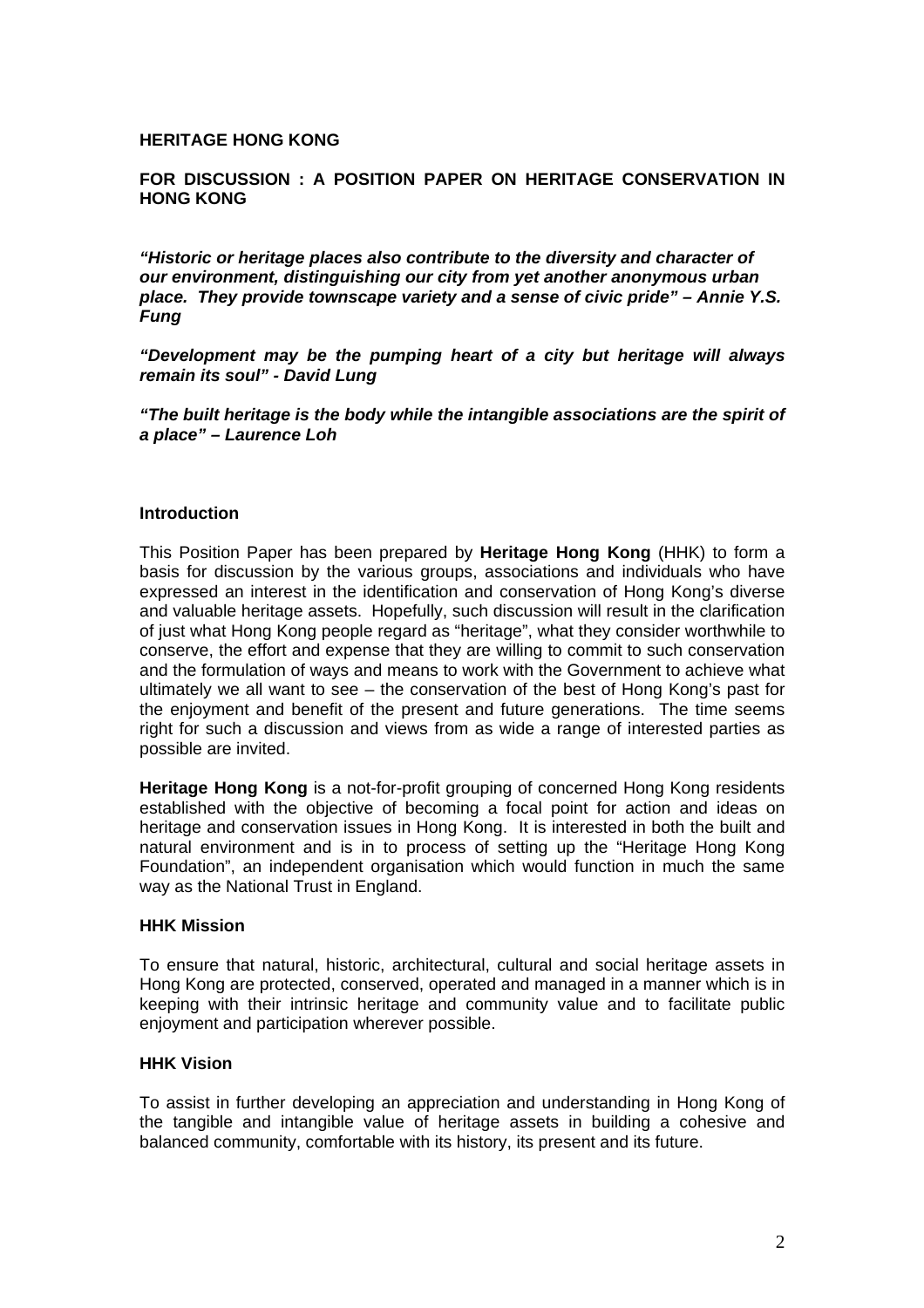**HHK** wishes to see a "**heritage first**" approach adopted in the case of Hong Kong heritage assets and a move away from the present practice whereby commercial considerations dominate the decision making process in relation to the future role and use of such assets. Over time the objective is to achieve a situation where the stewardship of these assets is vested in an appropriately structured, not-for-profit Foundation.

In the opinion of HHK, the community should not expect Government to be solely responsible for protecting Hong Kong's heritage as, at present at least, it is not structured or equipped to do so on a long term basis. Therefore alternative means are required to ensure that our limited stocks of such assets are not lost or damaged.

Recent events have not only generated a much higher level of community involvement in "heritage" in the widest sense but have also persuaded Government to formulate new proposals and this heightened level of interest is very welcome.

## 1. **Issues and challenges**

### 1.1 *What is heritage?*

Heritage is what makes a community what it is today and essentially is one generation's inheritance from the past and its bequest to the future – each generation should act as custodian for the next. Heritage is usually associated with the past, history and the historic built environment together with traditional cultural and social aspects ("collective memory", way of life) of a community, district, city, region or country. It is not so readily associated with the natural environment, the landscape, seascape and the flora and fauna which inhabit them. However, both the natural and built environment are inherited and both go to make up, in Hong Kong's case, the city's "heritage" and as such are the subject of this paper.

## 1.2 *Why is heritage important?*

Heritage serves to shape values, ground aspirations and inspire creativity and a sense of belonging within a community. It contributes to social stability, civic pride and a richer quality of life by providing a framework upon which a community, district, even a country, can continue to grow and develop socially and, in some cases, economically.

 Active awareness and protection of heritage assets promotes sustainability of the social framework as well as the natural and built environments and recognises the intangible values brought by honoring the past while planning for the future.

 Heritage is commonly thought to be a "public" or "government" issue, hence heritage assets should, wherever possible, be under public control with the public being involved in the process of their identification and stewardship. If the community is not involved in this process, it feels disenfranchised and alienated from its own heritage and a feeling of helplessness develops in so far as its conservation is concerned.

 Heritage is not always a priority for the general public in times of rapid or dramatic social & economic change. However, Hong Kong has now reached a point in its history where people increasingly want more from life than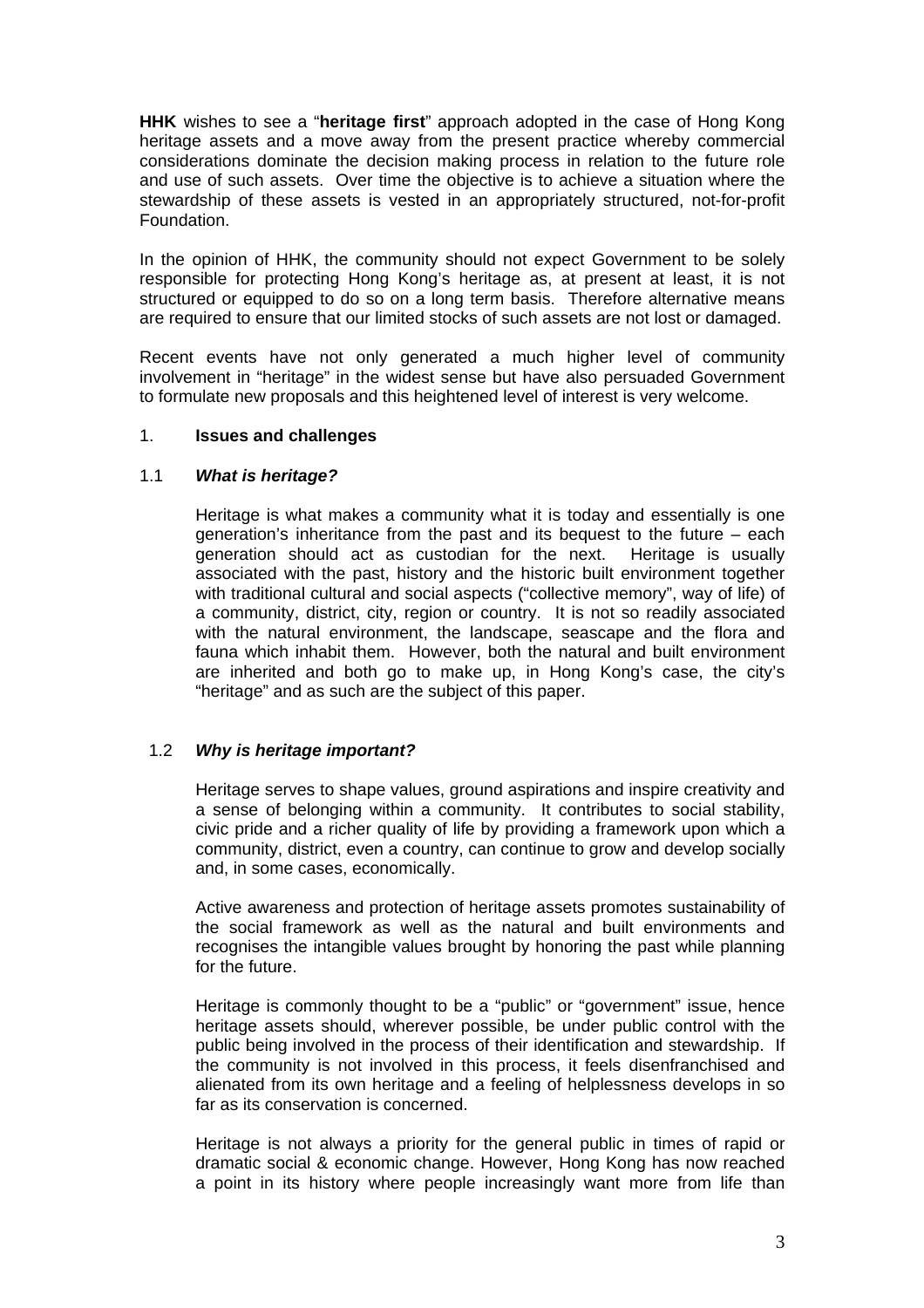simply trying to provide for their family and this new focus involves, among others issues, a wish to develop roots and become part of the city which they now call home.

## 1.3 *What are heritage assets?*

 "Architectural significance" is currently the only test under the law in Hong Kong when considering legal protection for our built environment no matter what unique, historical, social or cultural value may be attached to a particular property, group of properties or even a neighbourhood. This means that many of our more interesting buildings and neighbourhoods – the Wanchai Market/Blue House area, the old terraces in Western, are examples – may simply disappear merely because there is no policy or process to facilitate their protection – there is no recognition at present of broader "social" and cultural values."

In so far as the conservation of the countryside is concerned, the Country Parks Ordinance was enacted in 1976 to provide a legal framework for the designation, development and management of Country Parks and Special Areas.

 There are many types of heritage asset which may be broadly classified under the following headings:

- Monuments
- Landscapes
- Archeological objects
- Seascapes/seashore
- Buildings of architectural importance/significance
- Historical buildings
- Places with significant historic, cultural or social associations
- Flora and fauna and their habitats
- Historic gardens and parks
- **Streetscapes**
- **Festivals**
- **Language**
- Legends/myths/folklore
- Music/dance/opera
- Literature
- Drama
- Infrastructure of historic, architectural, engineering or social significance

#### 1.4 *How should "heritage" be identified?*

Coordinated and collective effort is required to identify what people in a community as diverse as that of Hong Kong regard as its "heritage". There is a need to broaden, reinforce and institutionalize people's participation in determining how heritage of all forms connects to their lives and values, so making public engagement the key to defining what heritage matters to Hong Kong and why.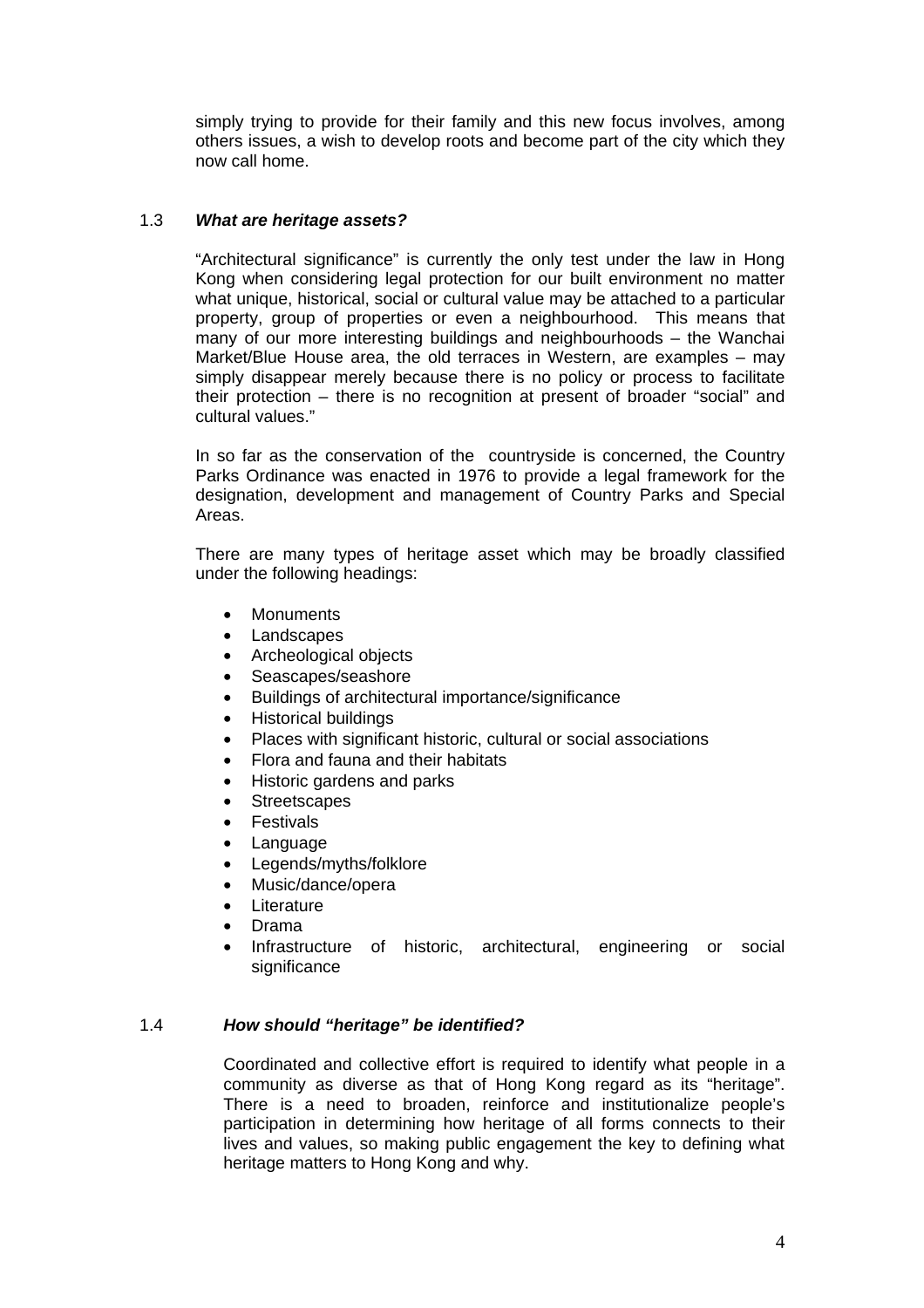Such public engagement requires a pro-active approach with a strong educational element so as to raise the public consciousness of the issues relating to key heritage assets and their protection and conservation. The aim should be to identify a list of both tangible structures/places and intangible heritage which is considered to be of significance and importance to the community and which should be pro-actively preserved.

 The Antiquities and Monuments Ordinance (AMO) came into effect in 1976 to ensure that the best examples of Hong Kong's monuments were under appropriate protection. However, this only protects buildings over 50 years old and other types of heritage identified above have no formal statutory protection or status.

In the same year the Antiquities Advisory Board (AAB) and the Antiquities and Monuments Office (A&M Office) were also established. So far over 230 archaeological sites have been identified and 496 heritage buildings have been graded (in addition to the 81 declared "monuments" which have been designated).

Current definition of grading:

- Grade 1 Buildings of outstanding merit of which every effort should be made to preserve if possible
- Grade II Buildings of special merit; efforts should be made to selectively preserve
- Grade III Buildings of some merit, but not yet qualified for consideration as possible monuments. These are recorded and used as a pool for future selection

 Currently there are 117 Grade 1 buildings, 185 Grade II buildings and 194 in the Grade III category. Of this total of 496, 232 are in Government ownership, 218 are owned privately and 46 are Chinese Temples or properties owned by other similar bodies.

The Country Parks Ordinance provided for the establishment of a Country and Marine Parks Board to advise the Director of Agriculture, Fisheries and Conservation who, as Country and Marine Parks Authority, is responsible for all matters on Country Parks and Special Areas.

Country Parks are designated for the purposes of nature conservation, countryside recreation and outdoor education. Special Areas are created mainly for the purpose of nature conservation and together the Parks and Special Areas cover some 415.82 square kilometres.

The Country Parks Ordinance does afford some protection but these areas can and do fall prey to commercial and practical interests (such as the proposed chipping away of Clearwater Bay Country Park for an expansion of the Tseung Kwan O landfill facility, an entirely inappropriate land use) and an overall comprehensive and holistic policy or approach to their conservation is severely lacking and sorely needed.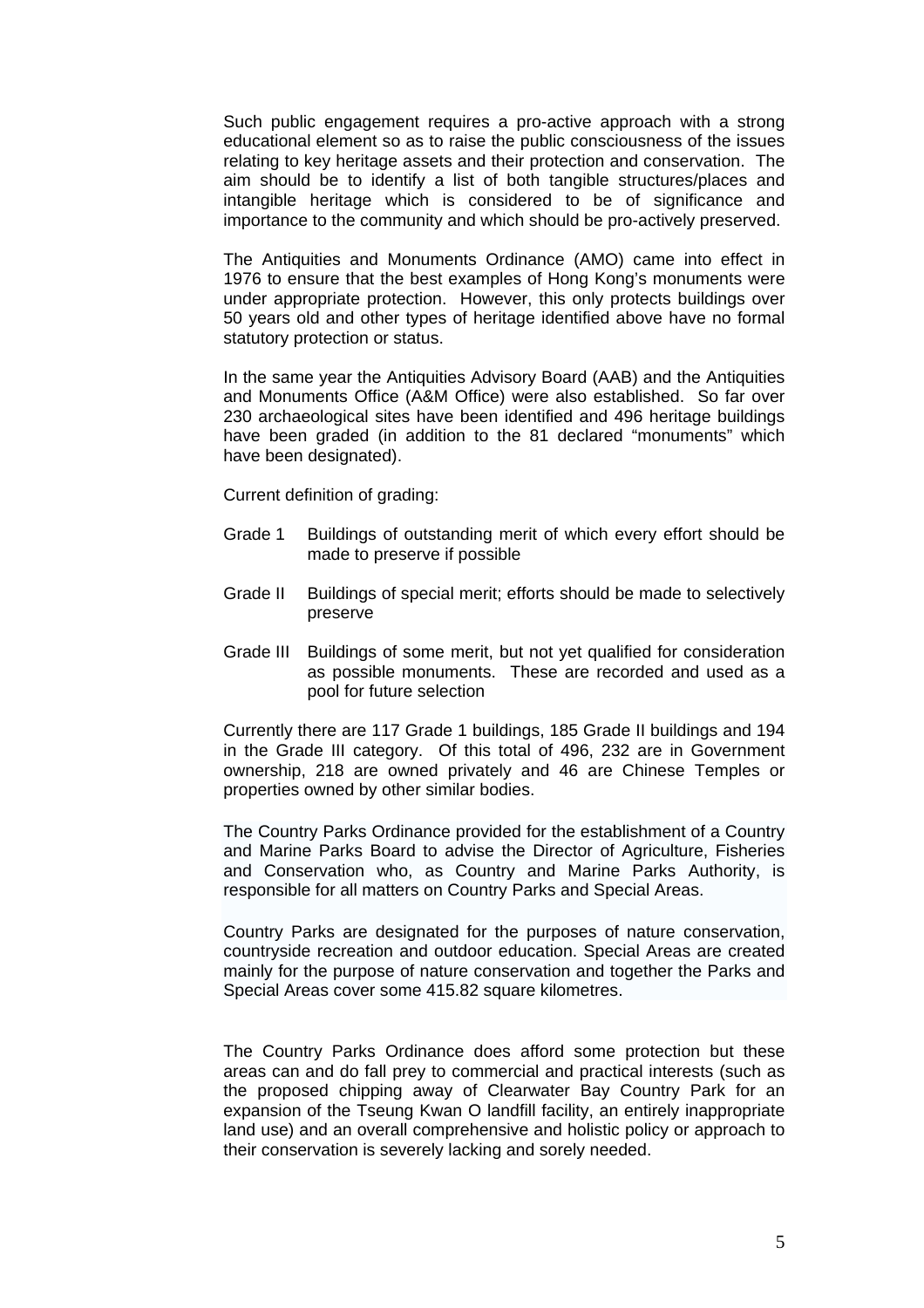## 1.5 *Recognition/assessment of intangible value*

In a heritage awareness study carried out by The Heritage Council in Ireland published in 2000 (the "Study"), it was established that "heritage" is perceived by most people as being largely physical in nature, and is particularly associated with old or significant buildings. However, as the outcry over the demolition of the Star Ferry Pier and the active efforts being made to preserve Queen's Pier demonstrate, this "traditional" view appears to be changing, at least in Hong Kong, and there is a recognition, especially among younger people, that certain places have a value to society which goes beyond the physical structures within them. The Star Ferry Pier as such was not a very old or very impressive architecturally. However, the events that took place there and the practicality and pleasure which people associate with the ferry itself became embodied in the place developing an emotional value or, as it is now known in Hong Kong, a "collective memory".

 Taking the case of the Star Ferry and Queen's Piers one step further, it has been argued that the demolition of Star Ferry Pier has had the effect of undermining the heritage value of Queen's Pier in that the setting surrounding it has been destroyed. With collective memory the setting is important, not just the specific location itself. It appears that those charged with both planning in Hong Kong and with protecting our heritage to not properly understand the criteria for what should be kept and how it should be conserved. This is further demonstrated by the plans of the URA to demolish Wanchai's Lee Tung Street and parts of the Peel, Graham and Gage Streets in Central. These are neighbourhoods, not single buildings as currently listed under the AMO.

 This intangible value, the collective social memory, is not always appreciated until it comes under threat and there is a need to develop a mechanism to identify places, sites and settings to which such value is attached so that they can be recognised and protected prior to any threat arising. Such identification would forewarn planners and developers of sensitive areas and enable appropriate protective measures to be put in place.

### 1.6 **Requirement for a clear Government policy on conservation - Revenue versus Value**

 No one Bureau within Government is totally responsible for heritage buildings and their future use with the Antiquities Advisory Board (AAB) advising the Home Affairs Bureau but Government Property Agency, Treasury and Lands Department looking not only to limit the costs of conservation to Government but actually to raise revenues from heritage assets. A revenue as against value approach has largely been the order of the day with heritage buildings being seen primarily in terms of their value to the tourism industry and their ability to secure Government revenues whether through premium payments or commercial rents. Ironically, in many cases the development community has been viewed as the natural "conservation agent" but this has lead to the grant of inappropriate development rights for which higher premium payments can be secured.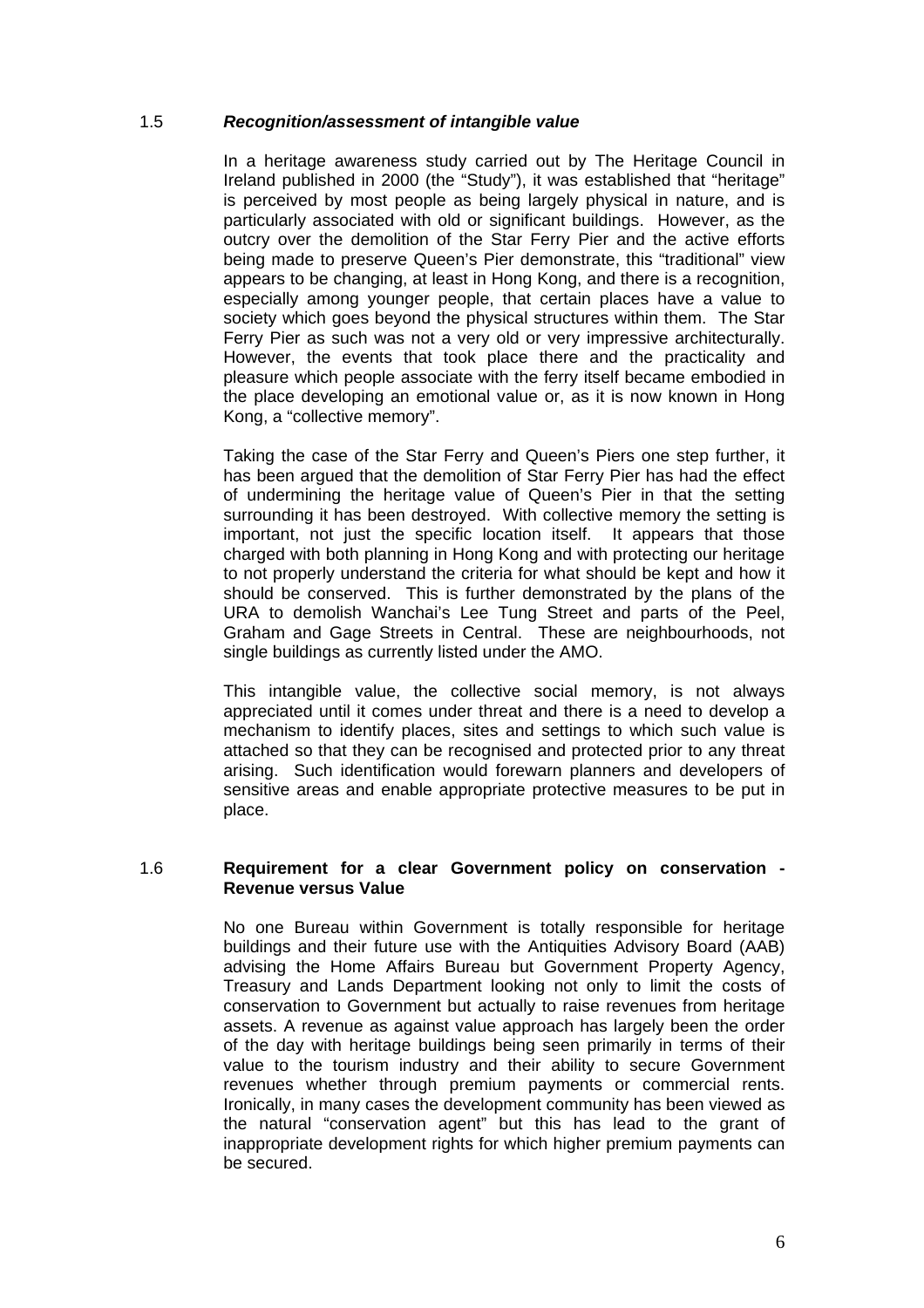There needs to be a change in mindset which accepts that heritage conservation adds value intrinsically to the community and that this added, but difficult to quantify intangible value, outweighs the "cost" of not receiving the highest level of premium or the maximum level of rent.

 There also needs to be an appreciation that "heritage" value cannot be transferred to a building simply by replicating the design of a former structure since demolished. The new Star Ferry Pier is a case in point. Similarly, the plans to demolish and then replicate some of the old shop houses in the Peel Street redevelopment is at minimum ill-conceived in that all that results is a pastiche, certainly not heritage conservation.

 It is unhelpful to consider the protection of heritage buildings and sites in isolation given the land ownership, administration and planning regime in Hong Kong. Any review of heritage policy must be integrated with a similar review of our planning and land use policies in the heritage context in that they need to recognise intangible as well as the tangible value  $$ this is an intrinsic element of the conservation debate. If this aspect is ignored, no amount of consultation will improve the current situation.

 Another key element of Government policy which needs to be addressed is that of the rigid application of Building Regulations in respect of heritage buildings. The effect is not only to increase the expense of renovations and refurbishment, in many cases to unaffordable levels, but also to compromise or even destroy the heritage integrity of the properties. There should be a review of the current building regulations with provision to facilitate the conservation of heritage buildings for beneficial use or adaptive re-use. There are genuine technical and physical constraints associated with many heritage structures which make it difficult to them to comply with current statutory or licencing standards. More sympathetic requirements should be adopted without compromising public safety.

 Finally, there appears to be no leadership or driving force for the documentation of heritage assets so that proper decisions can be taken by the community and the administration on the formulation of policies and actions.

## 1.7 **The treatment of privately held heritage assets**

One of the key issues is that many such buildings or sites are in the hands of private owners and it seems to be generally accepted in Hong Kong that it is not equitable simply to designate the properties for conservation purposes without adequately compensating their owners for the loss of resale or redevelopment value, no matter how strongly the community may wish to preserve the buildings or the countryside for future generations. At present there is no dedicated source of funding for the purchase or upkeep of sites or buildings considered worthy of preservation, although there have been more frequent calls recently for this to be addressed and a growing acceptance that the cost should be one borne, at least to some extent, by the community as a whole.

In some countries, buildings and areas are "listed" as being of particular heritage or environmental value or historic interest and this listing imposes restrictions on what can and cannot be done by way of demolition, alteration or future usage. The owner has little say in the listing process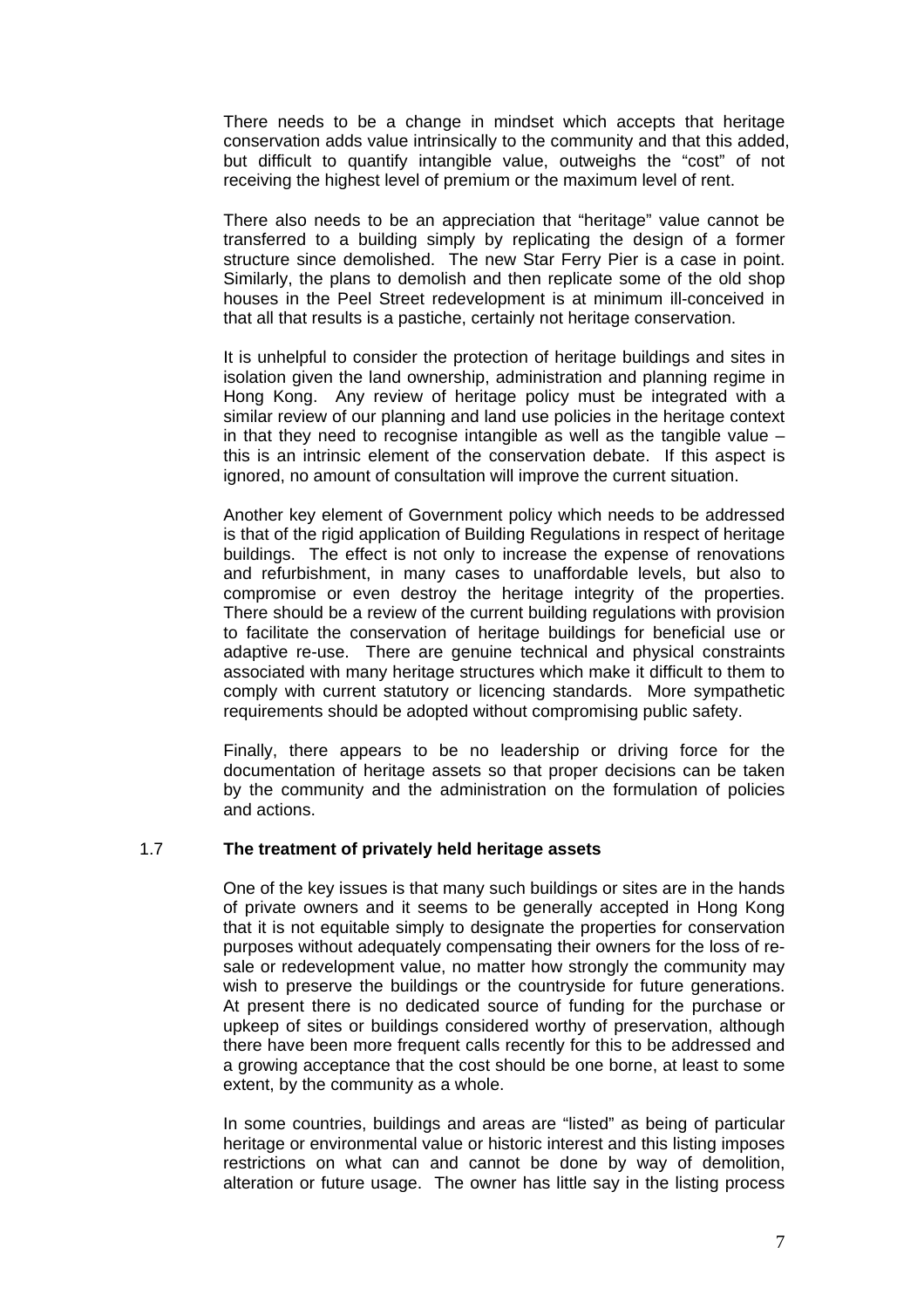and is not compensated for any loss in value as he retains actual ownership, even though his control over the property may have been significantly compromised. However, the imposition of restrictions is recognised as having created an additional financial burden for the owner and grants are made available to assist with repairs and upkeep as these are frequently more expensive than in the case of modern buildings.

In other jurisdictions, it is the Government that takes the lead, setting aside funds to buy, maintain and manage privately held buildings and sites which have been recommended for conservation by specialist statutory boards, similar to Hong Kong's Antiquities Advisory Board. Whilst this resolves most of the issues, it is an expensive option and one that the Hong Kong Government has been reluctant to assume.

Finally, the owners of buildings of historic or social significance could perhaps be persuaded to preserve them voluntarily if Government was more flexible in its attitude to adaptation and re-use – sensible interpretation of building regulations or, even better, the introduction of a special code for heritage buildings, together with more sympathetic internal layout and building services requirements could go a long way to extending the economic life of many buildings currently at risk.

All or any of these proposals require more detailed consideration but may present workable solutions where, at the moment, there seem to be few, if any, on the table. However, no matter which of the above approaches might be adopted, there is a need for an independent, suitably structured and qualified organisation to assume responsibility for the renovation, operation, maintenance and management of these heritage assets.

#### 1.8 **Who should endorse/verify?**

Heritage belongs first and foremost to the community in which it exists and whose economic, social and cultural development it reflects and, therefore the community at large should participate in the process of identifying and evaluating what should be conserved and protected.

 It is encouraging to see that the diverse groups which have an interest in heritage conservation in Hong Kong has recently joined together to establish Heritage Watch and this together with the new inter-active Heritage Hong Kong website should enable a greater number of people to contribute to and be part of the heritage debate. Government, for its part, needs to establish regular dialogue with all those interested to take part and at all levels, particularly in the period between now and the time when the new conservation policy and the rewritten Antiquities & Monuments Ordinance are introduced.

 The academic world is essential for researching and recording heritage assets and assisting in the evaluation process. Too much of the city's heritage is undocumented and should, for whatever reason, some of it be lost, it will be forever as there will be no images or records to which future generations can refer.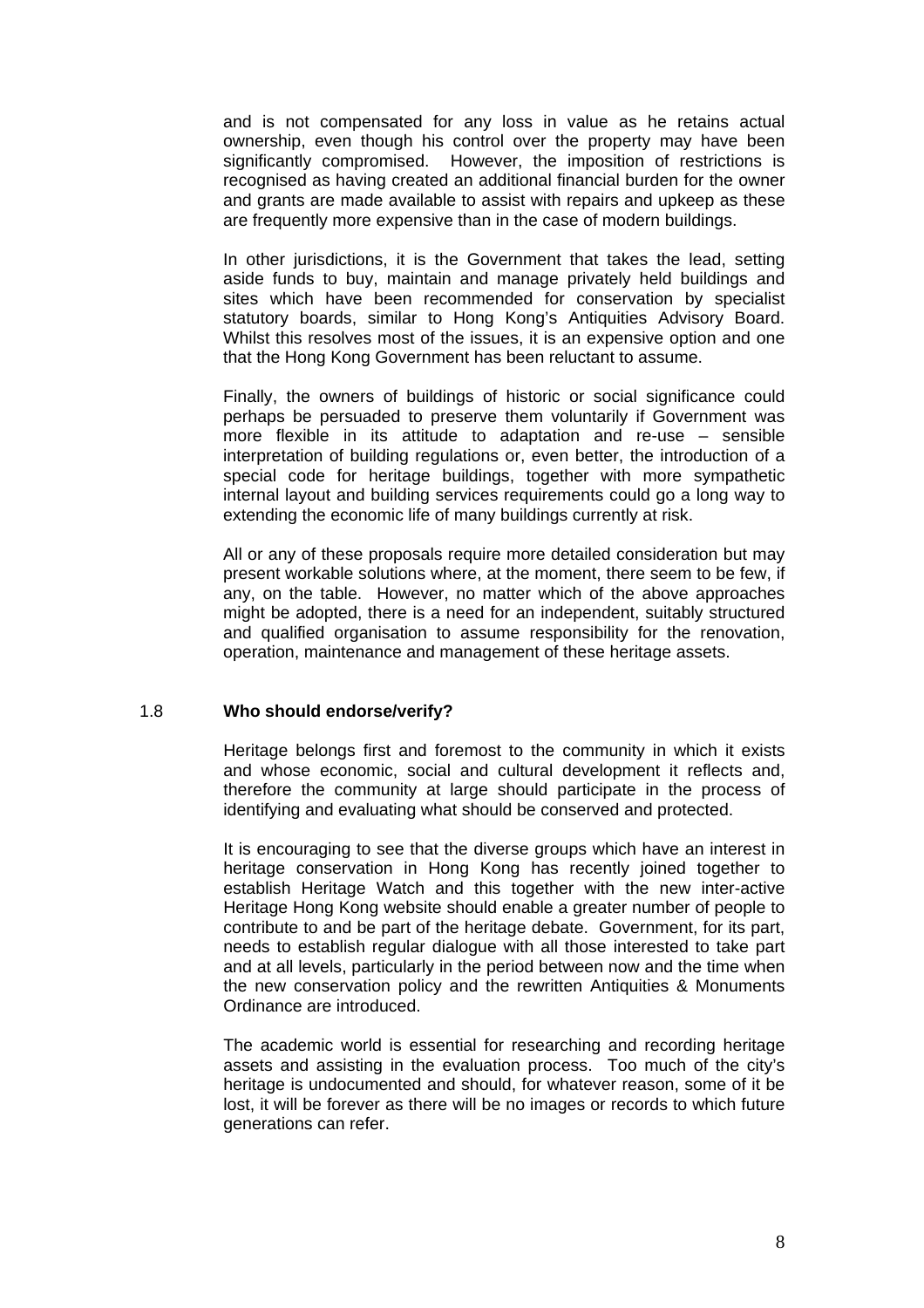### 1.9 **Education**

There is a real need to educate the community as to what heritage is, why it is important and how a society benefits from the conservation and enjoyment of its heritage assets. This should start in school, forming part of the curriculum for history and civics and visits/exposure to places and events of heritage interest should form part of school life.

There are several well established charters and conventions about which schools should educate their students and about which both the community and sections of Government should learn more – in particular the "Principles for the Conservation of Heritage Sites in China" (the "China Principles") which were adopted by the Central Government in 2000. These principles are the result of international collaboration based on the Venice Charter (1964) and the Australia ICOMOS (International Council on Monuments and Sites) Burra Charter (1999). The "China Principles" thus represent international best practice and have particular relevance to conservation in Hong Kong.

## 2. **Potential Solutions**

### 2.1 **Institutional arrangements** *- A heritage trust – combining policy and community involvement*

Due to the multi-disciplinary nature of heritage conservation, a strong institutional framework is crucial to its success. This should include two elements, namely appropriate legislation and a suitably structured and empowered implementing agency.

Currently, different conservation objectives are the responsibility of different government departments and agencies with no single entity able to coordinate or control the process or its outcome. A comprehensive solution would best be achieved through the creation of one single entity with a clear mandate for all aspects of heritage conservation.

It is recognized that any in-depth policy overhaul will take time. However, this does not mean that other associated initiatives should also be delayed. An independent, properly resourced not-for-profit heritage Foundation or trust which would take responsibility for the protection, conservation, maintenance, operation and management of Hong Kong's natural (land and water based) and built heritage should form the basis of any new policy approach and should be established, recognised and empowered without further delay.

The UK and USA National Trusts can be used as examples to illustrate the functions of such an organisation as both have been very successful in conserving the national heritage of their respective countries. There are also other references in so far as the actual structure is concerned – Community Trust, Kadoorie Farm Trust, etc. The trust should be wellresourced to enable it to purchase land and buildings of high heritage value and ensure that they are operated and managed in a sustainable manner. In particular, it is considered that only a centralised body with public accountability and with dedicated professional expertise would be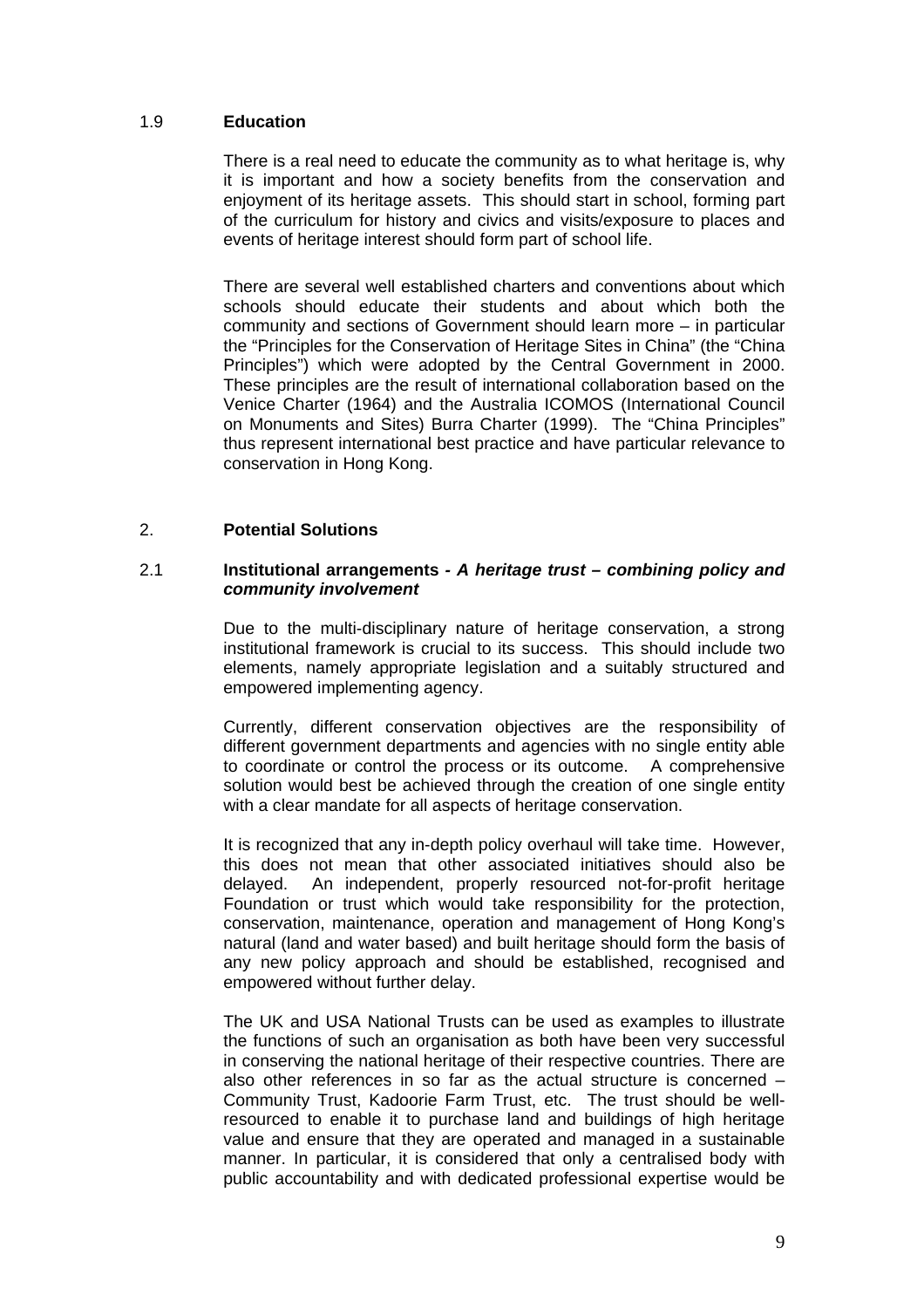in a position to secure the conservation and value of Hong Kong's scattered and varied heritage resources in an integrated and holistic manner.

While the concept of conservation trusts is not new to Hong Kong, their focus to date has been on nature conservation and environmental protection, which covers natural, rather than built, heritage. The Environment and Conservation Fund Ordinance (Cap 450) which came into force in 1994, established a trust fund with the objective of funding educational, research and other projects and activities in relation to environmental and conservation matters. The Trustee of the Environment and Conservation Fund (ECF) is the Secretary for Environment, Transport and Works and although low profile, the Fund has achieved a reasonable degree of success.

### *Financial Arrangements*

How can the necessary funding be raised for such an entity?

Since government itself has a responsibility towards conservation in its widest sense, a substantial contribution could also be justified, perhaps as a one-off grant rather than recurrent expenditure. Hopefully support could be secured from resource-rich bodies such as the Jockey Club and parties who previously expressed interest in funding the conservation of the Central Police Station complex may also be willing to contribute. Another important source would be private sector contributions – corporate as well as individual - by means of donations, bequests, annual pledges, etc.

In terms of other possible sources of funding for ongoing heritage activities, one suggestion has been the setting aside of a percentage of land premium revenues. However, this would be a direct subsidy from Government and as such may not be acceptable. A more innovative proposal is that vouchers could be issued by Government to the value of any diminution in value suffered by the owner due to a conservation order being placed on his building i.e. effectively the value of any latent development potential which could no longer be realised due to the classification of the property. This voucher could then either be used to purchase or part-purchase another property to that value i.e. the vouchers could be traded and would have a recognised financial value. Alternatively, legislation could be introduced under which transfer of an owner's development rights in a "listed" property could be made to another less significant site of the owner's choice.

A "heritage" lottery has been suggested, perhaps once a month or so, so that contributions are made on a voluntary basis but with the burden spread widely across the community at large. Experience elsewhere in the world, including the UK Lottery has been very positive. It has also been suggested that a percentage of the Government revenues raised through horse racing and soccer betting could be allocated to a heritage trust fund and this is another approach that could be further explored.

The most straightforward solution would be to introduce a conservation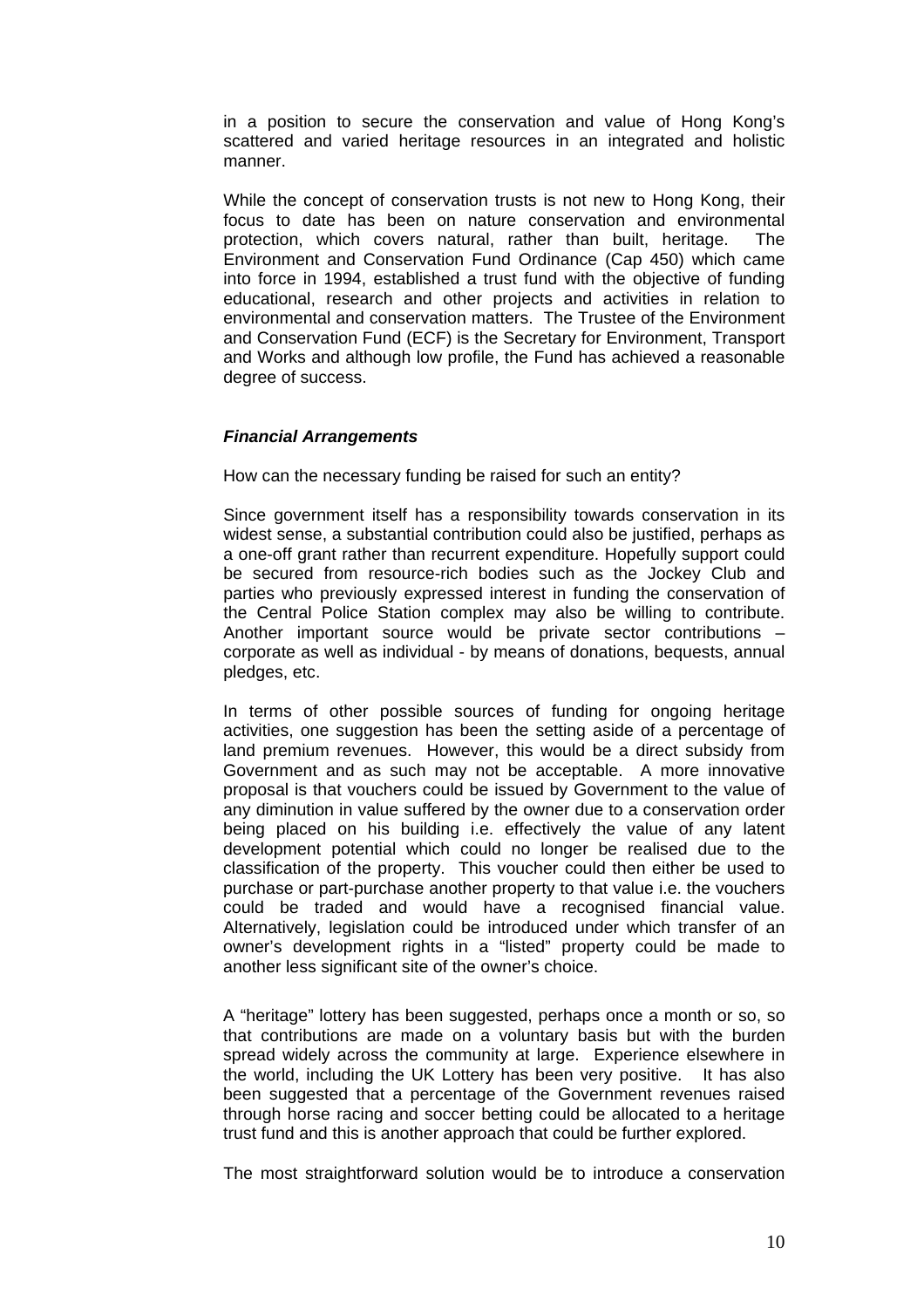tax. It has the advantage of being community borne and linking directly with the objective – conservation - thus reminding the public that conservation means enhancing our heritage by not destroying our past. However, in a low tax jurisdiction such as Hong Kong this is perhaps an extreme option only to be considered once others have been exhausted.

Whichever route is adopted, it is considered that an entity which is recognised and respected by the community at large is required to manage and disseminate such funds.

### *Institutional Structure*

Since the objective of the proposed Foundation or trust would be, in the broadest sense, to safeguard the community's assets, the best institutional structure would be to establish it as an independent corporate body. It should be managed by a public-private board or Council with both the public and private sectors contributing to both its start-up funding and the cost of its ongoing operations.

As a body accountable to the public, the Foundation should be an effective vehicle for raising funds to cover both its recurrent expenses and its conservation initiatives and for employing, either directly or as consultants, professionals in the areas of conservation (in all its forms), to take responsibility for the operation and management of heritage resources, so ensuring that the natural, cultural and other heritage assets within its care are managed in a professional, efficient and sustainable manner.

The following sets out the basic structural parameters which are considered appropriate for the proposed trust organisation:

- An independent, non-governmental, not for profit charitable entity which would embody the trust organisation's purposes, objectives, responsibilities, powers, structure, etc. It is considered that the legal structure most suited to the purpose would be a Hong Kong registered company limited by guarantee, with a strong and respected Council/board, which would provide a corporate governing structure and a clear procedural hierarchy through its Memorandum and Articles of Association
- The trust should be empowered so as to enable it to undertake the following:
	- o To acquire, conserve and/or preserve, maintain, manage, operate and promote heritage assets in Hong Kong which it considers should be conserved, preserved or managed for the benefit of the community at large together with the funding thereof
	- o To launch, maintain and promote related activities, including research, educational and/or similar activities, including efforts to raise the public awareness of Hong Kong's natural, cultural and built heritage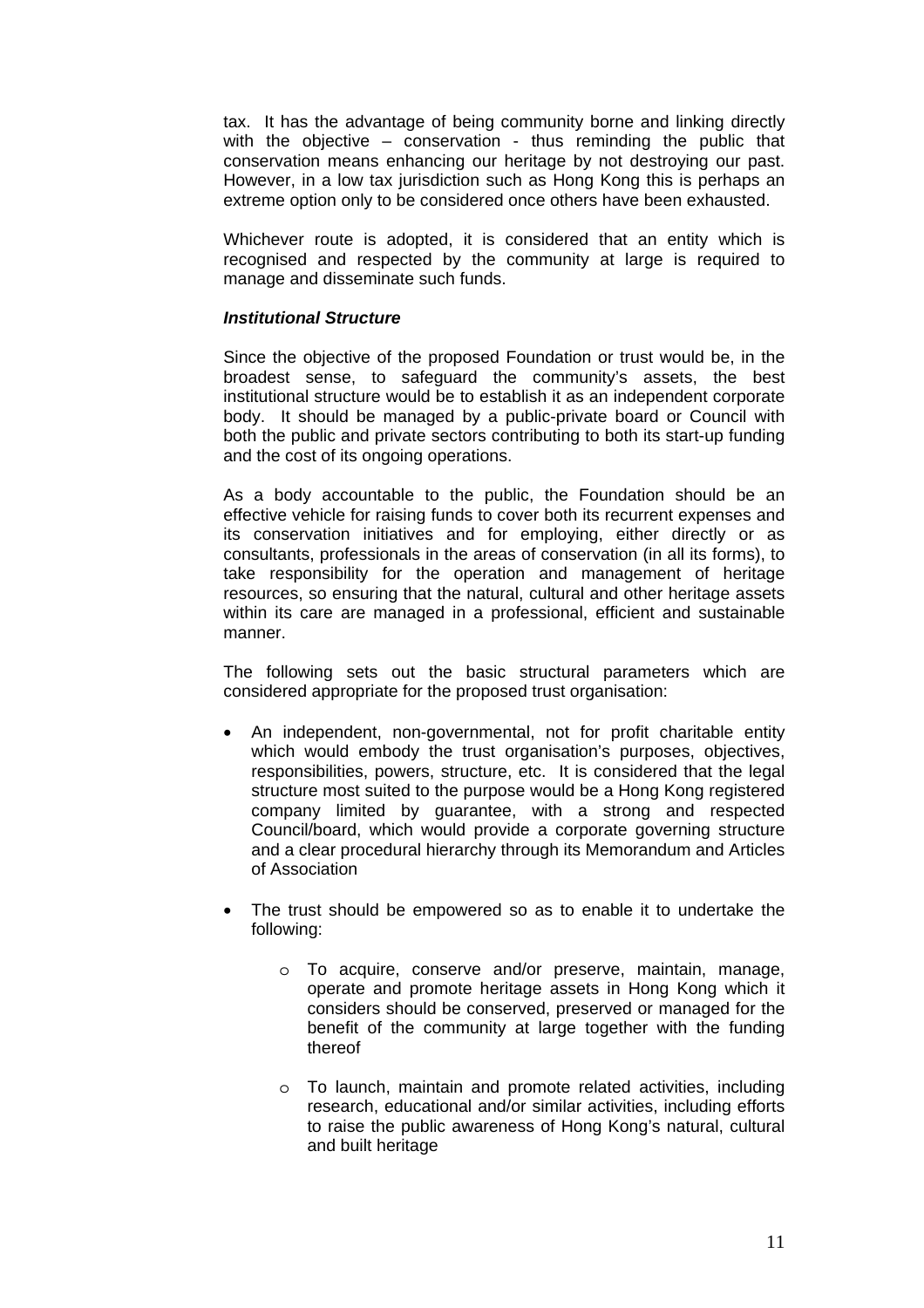- o To cooperate and work with Government and suitably qualified organizations in carrying out its objectives
- o To receive funds of any and all property both movable and immovable and to carry out such acts and activities as are necessary or desirable to obtain income by way of donations, bequests or any other form of gain in order to finance its charitable objectives
- o To utilize any surplus of income over expenditure transferred from one year to the next for the further general development of the needs of the trust.

The powers of the trust should include:

- o Power to buy, lease, hold, mortgage or otherwise deal in foreshore/land/buildings
- o Power to borrow or otherwise raise money, accept donations, bequests, grants, etc. (whether as cash or property) and to act as trustee for such monies or property vested in the trust and to invest and use such funds/property to further its objects and objectives
- o Power to make and enter into contracts or other arrangements for the carrying out of works, performance of services or the supply of goods or materials

The trust could be operated on the following lines:

- o Open to membership by corporate entities and interested individuals who would pay an annual subscriptions or make other financial commitments to the trust on an ongoing basis ("Subscription Members")
- o Governed by a Council or Board, which would appoint a Secretary, Accountant, Auditor and oversee employment of staff and act as trustees of the trust's funds
- o Trustees to act in best interests of the organisation, with no personal benefit, so that employees or tenants could not be Council/Board members
- o Council to be comprised of a mix of appointed members (by relevant and associated organizations, including senior Government officials) and elected members (from the trust organisation's membership)
- o Council members to serve three years and a third to be rotated annually, although available for re-appointment and re-election and to be retired if they do not attend meetings for say 12 months
- o Council to take key role in directing policy, fulfilling objectives and directing trust affairs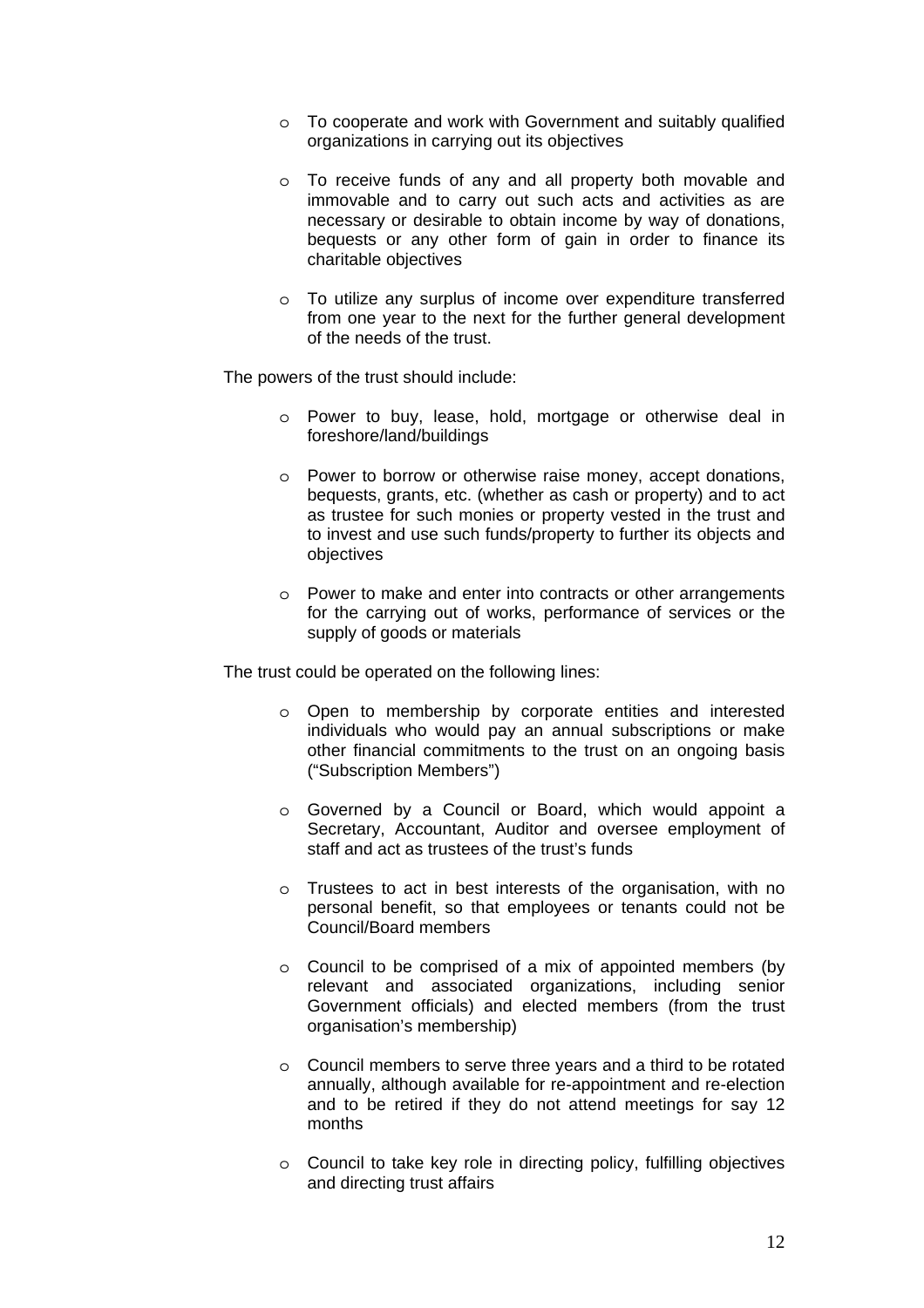- o Council to be empowered to delegate certain powers to an Executive Committee (comprising officers/representatives of the Council but also including Chairmen of Specialist Committees) which together with full time professional staff would run the organisation on a day to day basis
- o No Council and Committee Members would be liable for any loss of the trust organisation arising by reason of any improper investment made in good faith and within the trust's written investment guidelines, or for any mistake or omission made in good faith by him or any other Council or Committee member or for any other matter other than gross negligence or willful fraud or wrongdoing or omission on the part of the member who is sought to be made liable.

Formal powers of the Council to include:

- o Establishment of the general policy of the trust organisation including:
	- **The principles upon which heritage assets should be** acquired or leased
	- The principles governing access to heritage assets by the public
	- The standard of the amenities to be provided at heritage assets
	- **The standards of restoration, modernization and** upkeep of assets
	- **Proposal of amendments to the Memorandum and** Articles of Association and/or policies of the organisation but such may not cause the trust to cease to be a charity at law, be repugnant to the objects of the organisation and to be subject to endorsement by Subscription Members of the trust
	- **E** Action to be taken should the trust fail in any way
- o Appointment of members of the Executive Committee, establishment of Committee procedures, including quorum, notices, form of meetings, upkeep of minute books, reports to Council, etc.
- o Establishment of Bank Accounts
- o Remuneration of any office holders (excluding Directors)
- o Delegation of powers to Specialist Committees together with relevant procedures
- o Appointment of Chairmen of Specialist Committees
- o Periodic review of the bodies entitled to appoint members to the Council
- o Approval of the annual budget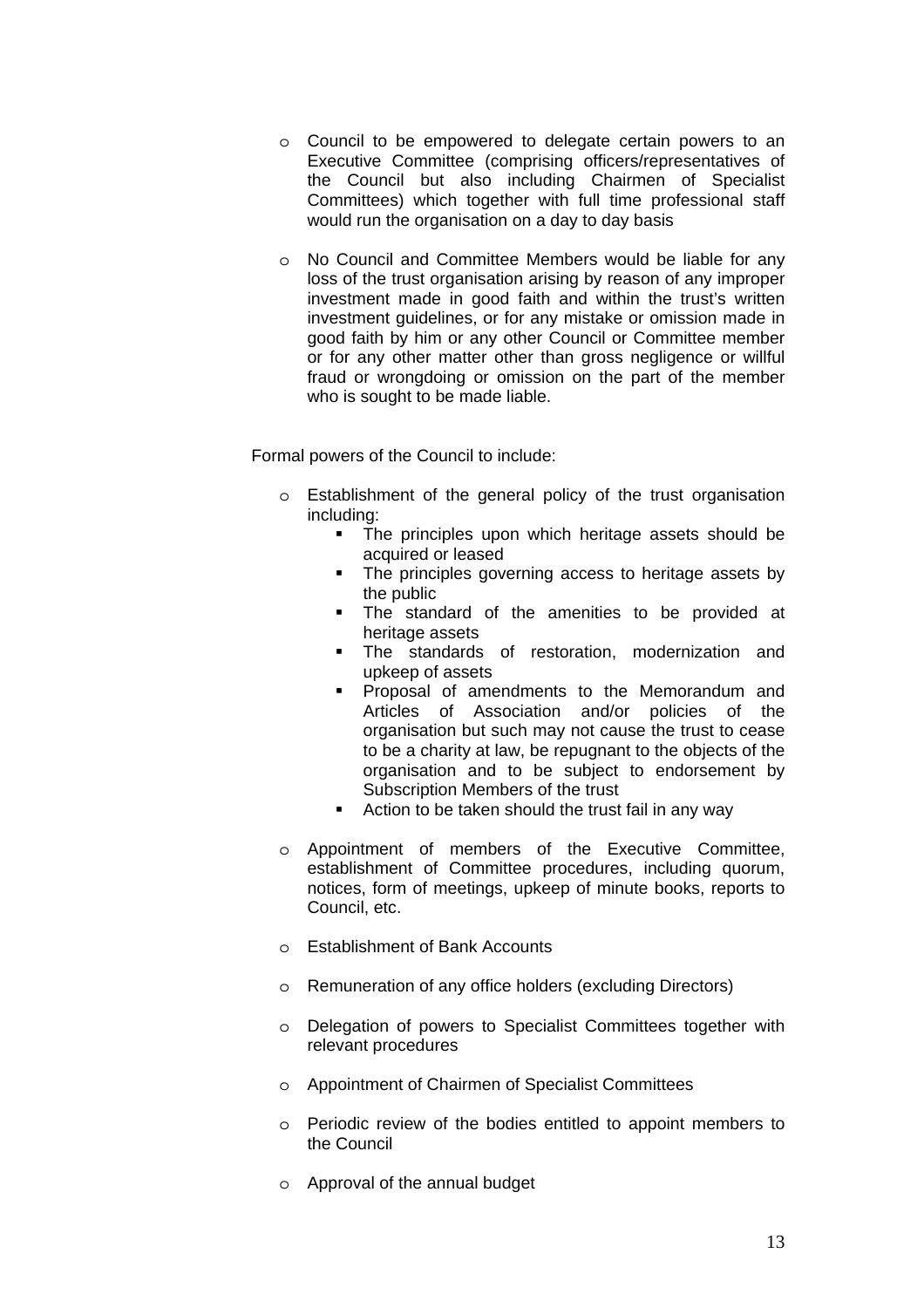- o Approval of fund raising campaigns
- o Approval of the annual accounts
- o The form and content of the Annual Report
- o Arrangements for General Meetings
- o Examination and review of the reports of the Executive **Committee**
- o Membership Subscriptions
- o Use of any land or property for public purposes
- o Establish Specialist Committees (e.g. Properties Committee, Natural Heritage Committee, Shoreline Committee, Cultural/Built Heritage Committee, Finance Committee, etc.)

### *Interface with Existing Institutions and Organisations*

In order for such an organisation to be successful, it would need to secure the buy-in, support and active participation of the many and varied conservation bodies and organisations, both public and private, already working in Hong Kong.

Perhaps key to this in so far as the built environment is concerned would be the relationship with the Home Affairs Bureau, the Antiquities and Monuments Office (A&M Office) and the Antiquities Advisory Board (AAB), currently responsible for the declaration and grading of heritage buildings in Hong Kong. Government has acknowledged shortcomings in the Antiquities and Monuments Ordinance and the establishment of the trust should be undertaken in tandem with a review of the Antiquities & Monuments Ordinance and should ensure a close working relationship is established between the AAB, the A&M Office and the trust.

A recent proposal by the Hong Kong Institute of Planners (HKIP) suggests that the A&M Office should be placed under the Housing, Planning and Lands Bureau in order to achieve comprehensive heritage conservation and this would appear to be a sensible option given the inter-relationship between conservation, planning and land administration. HHK certainly endorses the view that a review of the current Government structure as it relates to heritage conservation is required so as to ensure that a more integrated and holistic approach is taken in future to the issues and challenges involved.

Although not a "regulator" as such, an effective Heritage Foundation or Trust could act as the guardian of Hong Kong's scarce historic, natural and cultural heritage. Through the various stakeholders represented on the organisation's Council/Board, Hong Kong's conservation interests would be safeguarded in a professional manner. It could, for example, provide the necessary guidance over problems such as when private sector initiative would be helpful, or when intervention by the public sector is appropriate. The trust could also extend its interest beyond the urban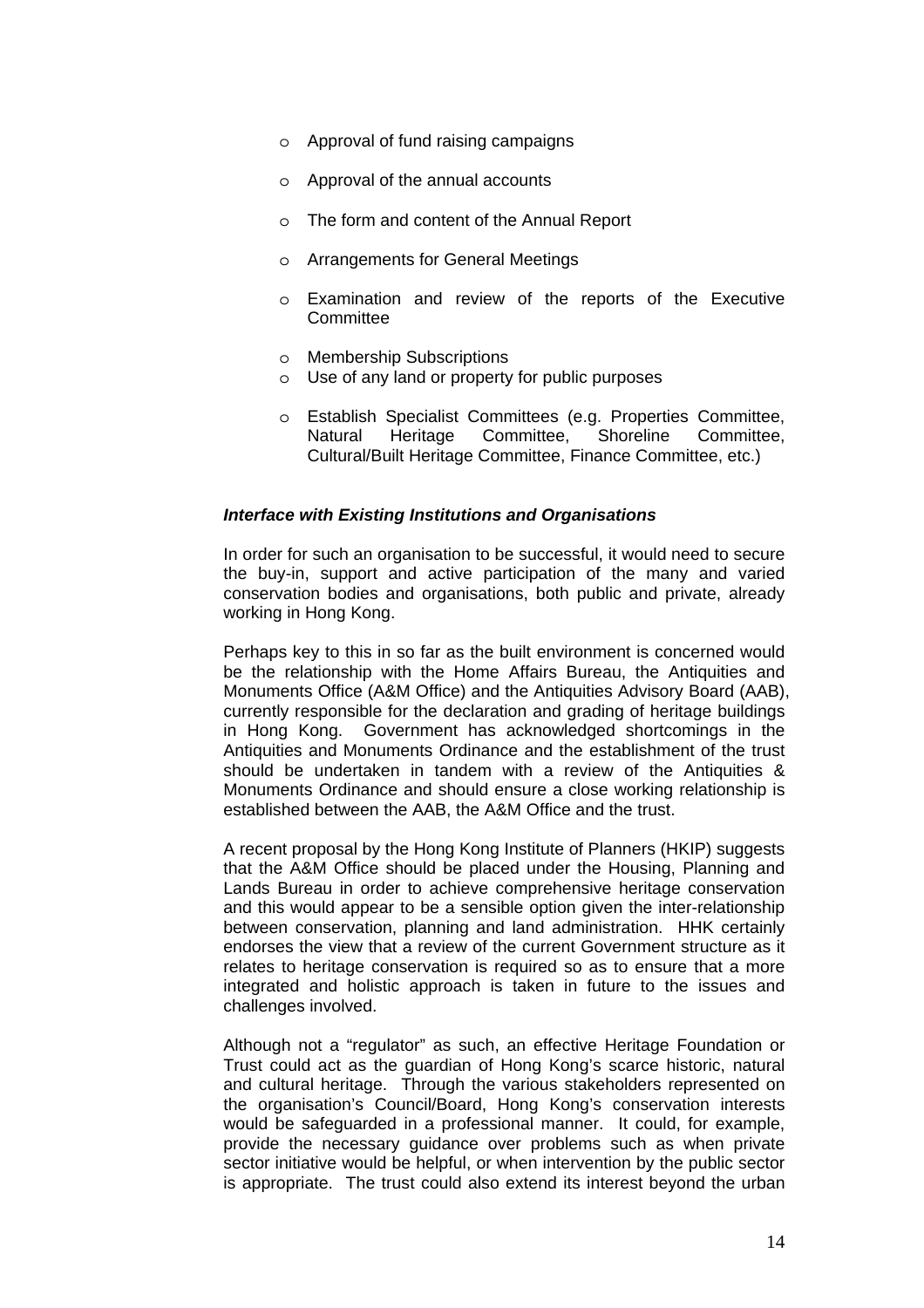and built environments to include Hong Kong's rural heritage, key countryside, the seashore and even the harbour.

By its very nature, the trust must be professional in its approach, but it should also be credible and fully community-based in its mission and therefore it must be independent of Government while also working closely with it.

It should be engaged with the public on a day-to-day basis, thus helping develop an informed participatory process with the community. In other words, a professional and expert approach in defining and maintaining heritage should be balanced by a community approach to reflect the public view of what constitutes important collective memory, and what deserves protection. A higher level of public appreciation and acceptance would in turn strengthen political will and the mobilization of public resources for heritage conservation.

### 2.2 **Policy considerations**

Administrative tools and some existing policies are in place in favour of heritage conservation. What is now needed is a change of mindset and attitude in their application and implementation, a clear understanding of what it is hoped to achieve and a demonstration of commitment, not simply words.

The Culture and Heritage Commission was established in May 2000 to advise Government on the policies as well as funding of culture and arts, including heritage. An inter-departmental committee chaired by the Secretary for Home Affairs was set up to review heritage policy and seek improvements to the policy and legislative framework for heritage preservation – however, a holistic framework in relation to heritage conservation has not yet resulted. Nevertheless a great deal of research and discussion has already taken place and therefore further long drawn out consultation should not be necessary.

It appears to be generally accepted that the AMO requires complete rewriting and that a much more inclusive and flexible approach to what is "heritage" and in what ways is can be protected and conserved is also necessary. However, in spite of all the work done to date, such a review will no doubt take time.

 Given this situation and with the seemingly new attitude within the Administration following recent increased pressure from the community, a lot more could be achieved even within the present system. Under the present policy and administrative framework, heritage conservation could be further enhanced in a number of ways:

- Allocation of more resources to the A&M Office, the AAB and other relevant departments in connection with natural heritage so as to speed up the grading and declaration of monuments and protected areas;
- Introduction of administrative guidelines to make it necessary for prior notice to be given to the AMO of any development proposal or building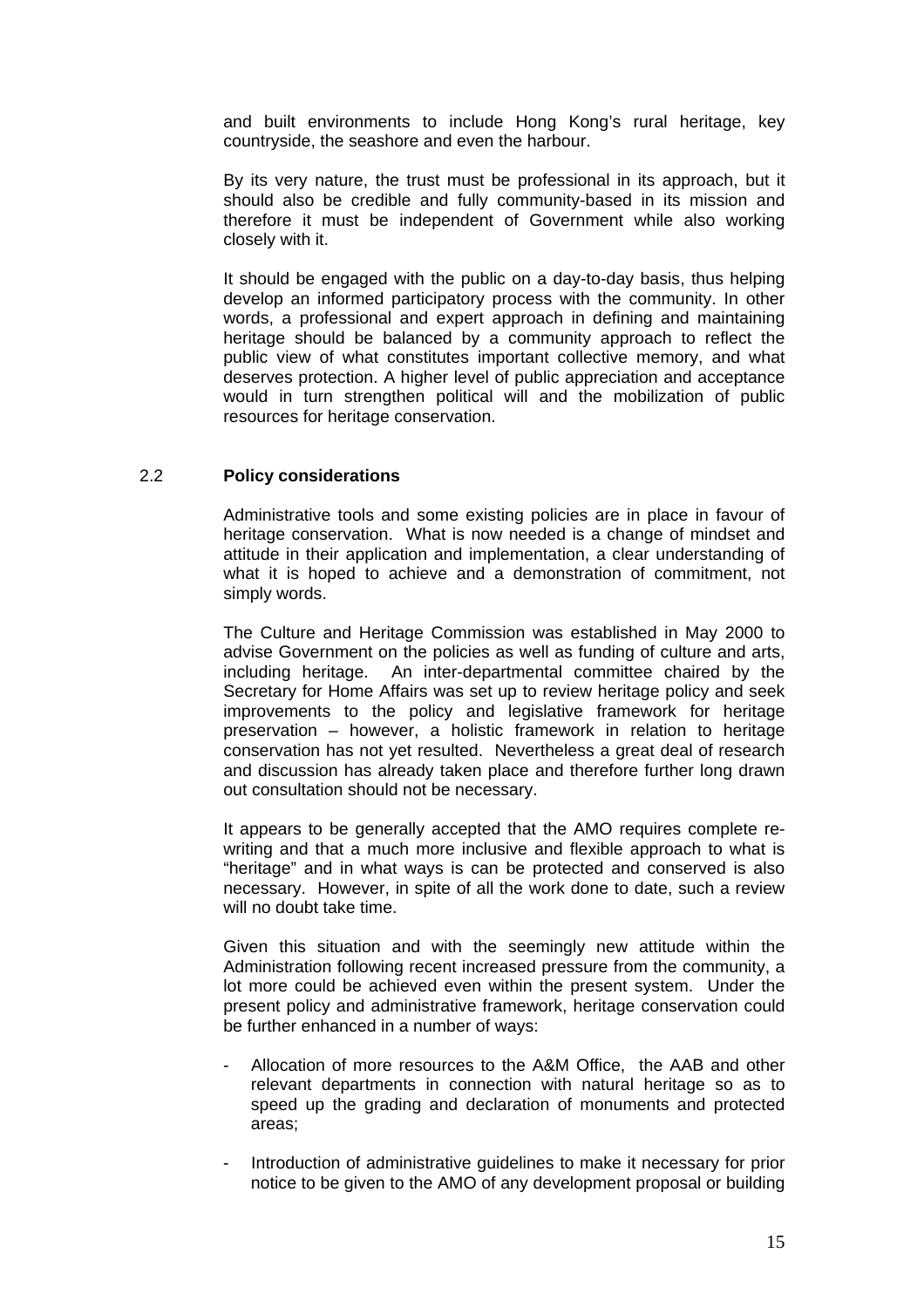alteration to all pre-1939 buildings or to other relevant bodies/departments when development proposals are received which threaten valuable natural assets;

- A clear and proactive mechanism for identifying and protecting buildings of architectural or cultural interest or significance but which are relatively modern in terms of age e.g. Wanchai Market, 45 Stubbs Road;
- Requirement that the Government Property Agency must consult the AAB in respect of the use of buildings over an agreed age under its control;
- Development of a statement of significance to guide after-use of all heritage sites and to avoid "dead" as against "living" environments;
- Identification and documentation of the history of all existing heritage/cultural sites (whether natural or built) in Hong Kong, and an inventory of all potential sites/areas based on interest factors appropriate to Hong Kong's culture, heritage and history.

Whatever mechanism is adopted for heritage preservation, some public resources will have to be used – or their value will have to be forgone – such as funds for resumption, expenses for maintenance, government land used for land swap, land premiums, etc. As identified previously in this paper, this means, given the scale of the problem, new sources of funding have to be identified.

## *Additional possible administrative approaches to bring about heritage conservation in addition to the establishment of a Heritage Foundation:*

There are also a variety of existing tools which can ensure better heritage protection - planning control, government resumption, public-private partnerships, and transfer of development rights.

## **a***) Planning control: new zoning mechanisms*

The use of planning tools such as the creation of new zonings and the tightening of the Hong Kong Planning Standards and Guidelines could be effective ways to achieve heritage conservation. The result would be to impose more stringent conditions on potential developments on or near heritage sites. Therefore five new planning tools to enhance heritage conservation might be introduced:

(i) A new conservation zoning, "area of significant historical value", could be introduced into the planning system. This could be applied to individual buildings, building lots or whole areas. It could provide more extensive coverage than present declared monuments or archaeological sites which are specific to buildings or confined locations.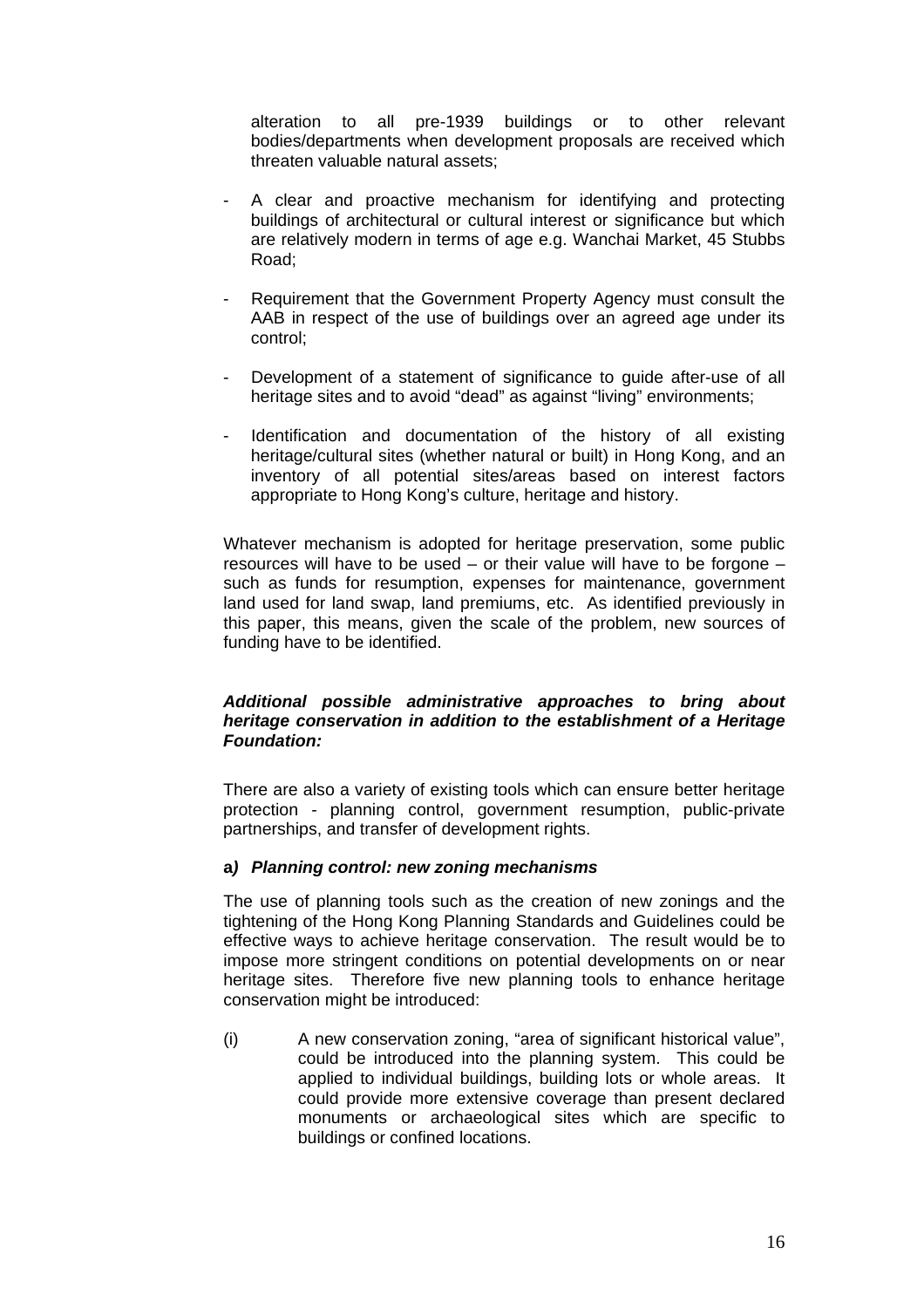(ii) A second type of zoning, "area of significant cultural value", could be introduced to designate a site or area with a local way of life which is recognized and valued by the community, whether in the urban or rural areas. Examples would be Tai O in Lantau and Shanghai Street in Yaumatei.

> It has been suggested that these proposed zonings could also be achieved via an alternative new zoning option – "heritage conservation zone" – so as to enable more integrated planning and conservation within areas/neighbourhoods in which there are clusters of heritage buildings.

- (iii) The precautionary principle could be incorporated into the planning guidelines, particularly in relation to the treatment of specific classes of historical structures, such as pre-1939 buildings. Just as fishponds are protected by planning control so that permission has to be sought for all pond filling, all pre-1939 buildings could be deemed to have conservation value and while demolition would not be completely ruled out, they should all be subject to applications under Section 16 of the Town Planning Ordinance, whereby consultation with the AMO is made mandatory before any action is taken.
- (iv) A further precautionary principle could be built into the planning guidelines in respect of undeveloped countryside, coastal areas, natural waterways and shorelines so that there would be a presumption against their alteration or development in any way unless approved by the Town Planning Board. Many such areas are at risk and should be protected at least until it can be shown that such a presumption is not justified.

## *(b) Government resumption or buy out*

The resumption of heritage sites by Government is generally considered in Hong Kong to be an extreme option which should only be used in exceptional circumstances. However, as an option, it should not be ruled out altogether. Times have changed and whereas there may have been public objection to such action ten years ago, there could well be support today in extreme situations and there is precedent in that it was adopted in the case of the Morrison Building in Tuen Mun. It would be necessary for Government to accept that in particular circumstances resumption to ensure preservation or conservation qualifies as being for a public purpose and there would be the need to establish precise procedures as to the future management and operational responsibility for any such resumed properties. However, it is suggested that the subsequent restoration, re-use and management of any such site or property should then become the responsibility of the proposed heritage trust organisation (see above) under an appropriate "public-private partnership" arrangement.

## *(c) Public-private partnership*

"Public-private partnership" denotes an approach rather than a mechanism and there are many ways in which such partnerships could be structured. They could take the form of Government making heritage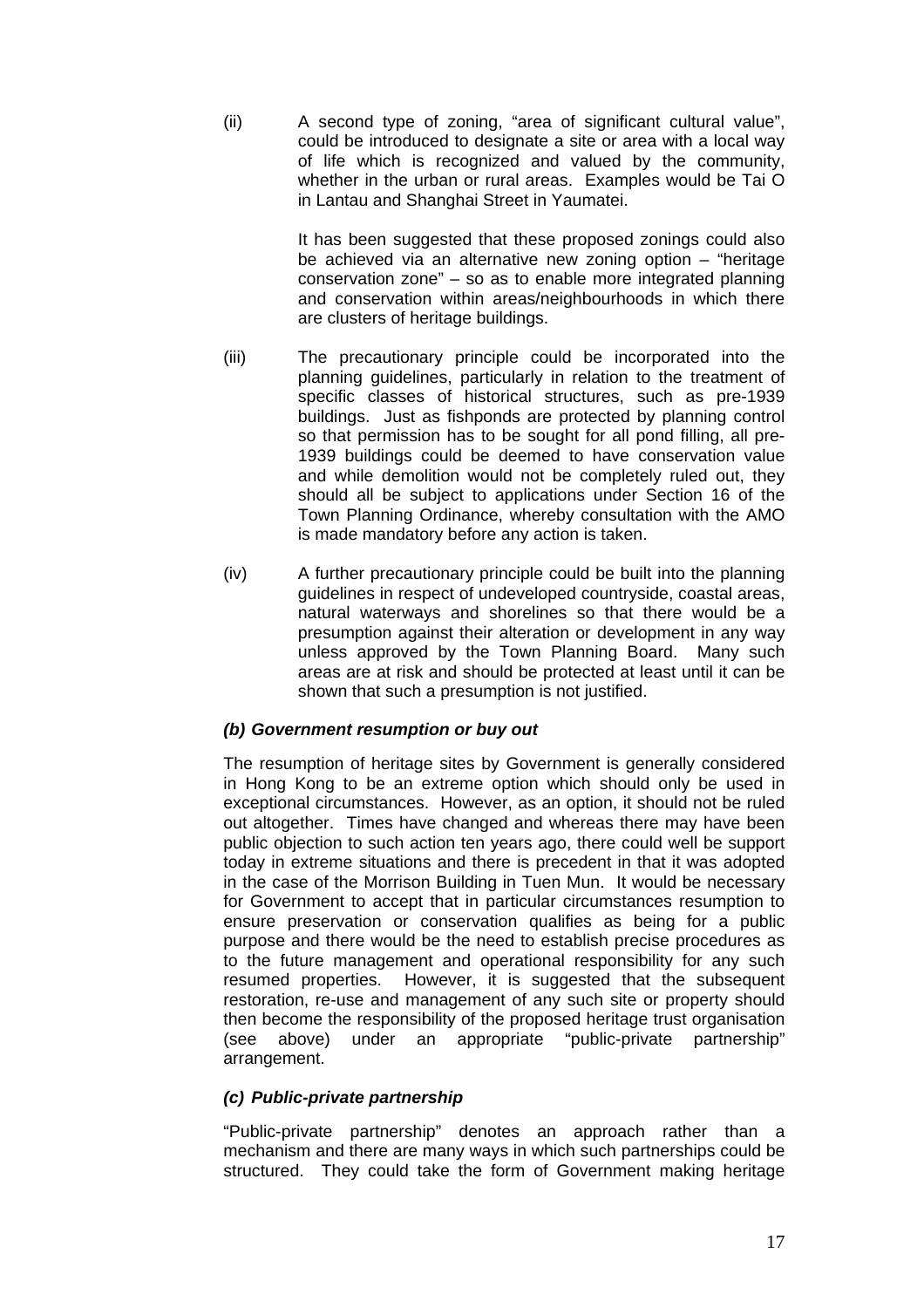sites or buildings available to qualified private sector organizations either on a long lease for a peppercorn (nominal) rent or at nil or nominal premium in exchange for their conservation, maintenance and management to a pre-agreed brief and subject to the necessary demonstration of the viability of the proposal.

In order to avoid abuse and to achieve maximum conservation, in adopting a public-private partnership approach it should be made very clear at the outset that the objective is conservation, not maximization of returns, and the partnership is merely a means to achieve that objective.

## *(d) Non in situ exchange - transfer of development rights*

Problems often arise when conservation of valuable, privately held, historical resources conflicts with established development rights, such as in areas within a residential or village zoning. For these cases, conservation could be achieved through transferring the development rights elsewhere so that no development actually takes place in the area to be conserved. Such a concept is generally accepted amongst conservationists and planners (and has been used successfully in Macau) as a practical tool to effect heritage preservation.

Four options are suggested for consideration as a means of effecting the transfer of development rights, subject to the general premise that each solution would need to be tailored to the particular circumstances of the case:

- i. A land-swap option: the exchange of the conservation site/area for government land of equal value elsewhere, for example, re-siting traditional villages. If Government agrees to a land swap for a site with a heritage building on it, the building should immediately pass to the proposed Heritage Foundation which would then be responsible for its restoration, operation, management and maintenance. If the owner of the building/site benefits financially from such a land swap, there should be a "heritage levy" payable on the new site of say 5% of the land value and this would go directly to the Foundation. The swap could be implemented by "surrender and regrant" with appropriate special conditions being written into the new Government Lease.
- ii. The upgrade of the development potential of other sites/areas within the portfolio of a conservation site owner in consideration of a commitment to pay for the conservation of that specific heritage site/building. This could be in the form of extra plot ratio, or upzoning of areas upon which development would not otherwise have been permitted. Again, if the owner benefits from this upgrade a heritage levy would be payable for the benefit of the proposed Foundation which would take over the operation, maintenance and management of the building or site. This principle could also be adopted to ensure the upkeep of heritage buildings under the ownership/control of the Government or the proposed Foundation.
- iii. Allowing the transfer of unused development rights from a declared site to another development. Permitting such a transfer means there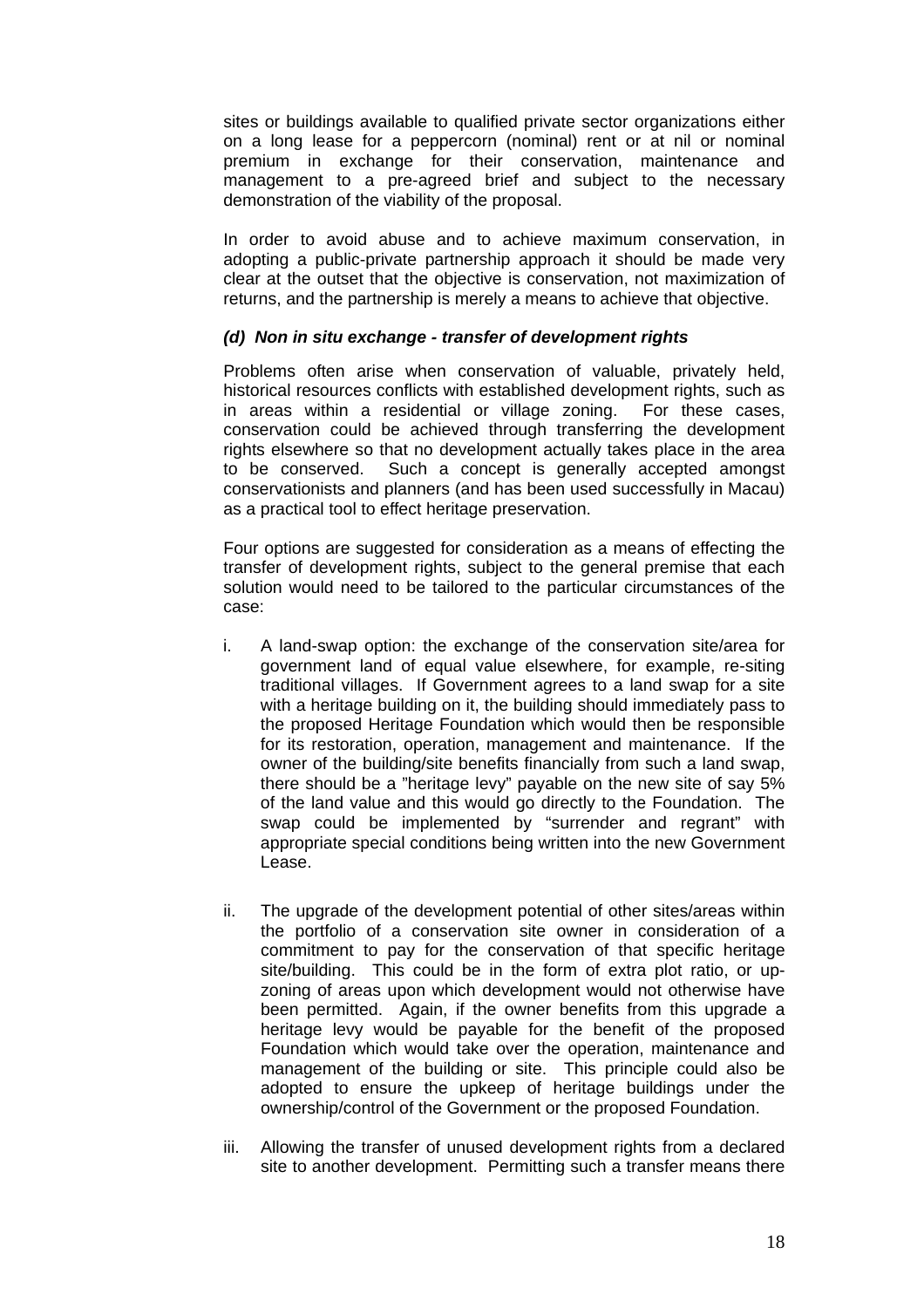is no gain or loss in declaring buildings under the AMO. Such a mechanism was used in the case of the conservation of the London Mission Building, the conservation of which was written into the Government Lease conditions.

iv. Monetisation: The development rights attached to any particular site/area are monetised in such a way as to be freely exchangeable. This approach is similar in concept to the Letter B mechanism introduced in the 1960's by which agricultural land resumed by Government had an exchange value of 5:2 (5sm of agricultural land to 2sm of building land). The Letter B could then be sold to developers and allowed them to increase plot ratios on specially designated sites endorsed by Government. This system could be used to exchange development rights (even, possibly, potential development rights) attached to the site of a declared building or which has special ecological or other value which is in private ownership so as to compensate the owner and ensure the conservation of the heritage asset concerned.

In all cases, a "see-through" approach similar to the audit-trail concept used by tax authorities in assessment against tax avoidance, is worth exploring when determining the "reasonable cost" for acquiring or compensating for the purposes of conservation.

Finally, the Conservancy Association has proposed that a new Heritage Impact Assessment Bill be introduced. This would take heritage impact assessment away from its currently highly compromised form in the Environmental Impact Assessment Ordinance, thus giving it a proper place in the development process. This proposal seems sensible and, given the experience gained in respect of the EIA Ordinance, an HIA Ordinance should be relatively easy to enact.

## 2.3 "**Heritage Alert" Website**

The "Star Ferry" incident drew attention to the fact that it is often difficult, even for those with a keen interest in heritage matters, to know what planning proposals or applications might impact adversely on sites, buildings or districts with heritage value. It is true that notices are published, in the media, on the actual sites or buildings concerned and on relevant websites but very few people have the time or resources to monitor these on a comprehensive or daily basis. Government does not always issue press releases or media announcements about such matters – and gazettal or a quiet internet posting are not the same thing.

 This being the case, there is a need to provide a facility for the sharing of information between groups and individuals who have knowledge of, and can access information about, plans, proposals, applications and policies which could impact on heritage assets in the territory. It is suggested that an interactive website is likely to represent the best solution in that information can be posted and stored, queries can be posed, a broad range of people would have access, including the general public, and comments, thoughts and solutions can be put forward.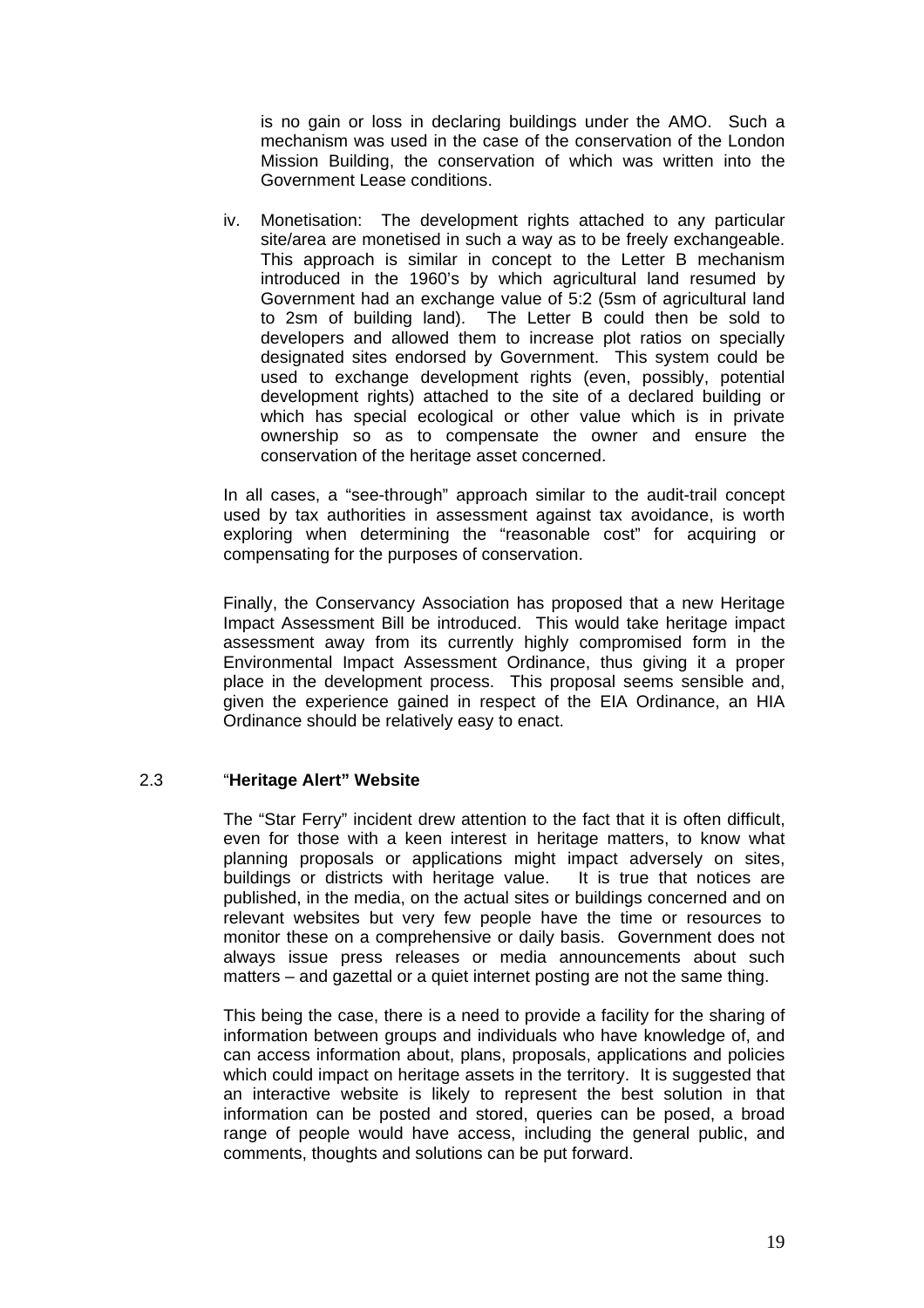In addition the website could invite the public to suggest sites, districts, buildings, cultural events, etc. which they consider worthy of conservation and views could be canvassed from other visitors as to whether and what action should be taken to ensure their protection. This could be a valuable resource to both Government and the various heritage groups as to exactly what is considered in Hong Kong to be of value from a heritage perspective, what should be included in future definitions of the "heritage" to be protected and conserved and where sensitivities are likely to be faced when new developments are under consideration.

 This proposed "Heritage Alert" website is considered to be complementary and in addition to the Hot Spots List recently established by Heritage Watch which focuses on specific sites which could be under threat.

### 2.4 **Public Access to Heritage Assets**

It is generally thought that heritage assets  $-$  both built and natural  $$ belong to the community whose history created the heritage value which they embody. If this is the case, then the community, where possible, should have easy and frequent access to such assets – they should not be put to uses which bar the public without good cause. However, the current system whereby the Administration often seeks bids from private sector, commercial entities to take up the responsibility of renovating, operating and managing major heritage sites and buildings means that full public access is sometimes difficult to accommodate as it is not always compatible with the need for the operator to make a return on the funds invested.

 There is also the issue of the level of renovation and subsequent management which Government departments feel it is necessary to insist upon in order to meet public access requirements. Additional staircases, toilets, fire safety installations, security provision – not only do these requirements all add to the cost of renovation and management on the off chance that members of the public may wish to view the property but some have the added consequence of compromising the very heritage value that the operator is charged with conserving. Clearly in the case of an important building or group of buildings such as, for instance, the Central Police Station complex, it is essential that the public have access to as many parts of the property as possible, and that large numbers of visitors should be expected so that adequate public facilities are not an unreasonable requirement. However, in the case of smaller premises it may well be enough to offer access by appointment to small, interested groups who understand and accept that no special facilities are available and this type of flexibility needs to be built into the thinking of the Buildings Authority and other relevant Government departments.

## 2.5 **Overriding public need**

One further proposal is that declared and listed sites, whether heritage buildings, archaeological sites, sites of special ecological or scientific interest or those of outstanding natural beauty such as areas of countryside or shoreline should not be demolished or developed in any way (except where essential repairs, maintenance or safety works are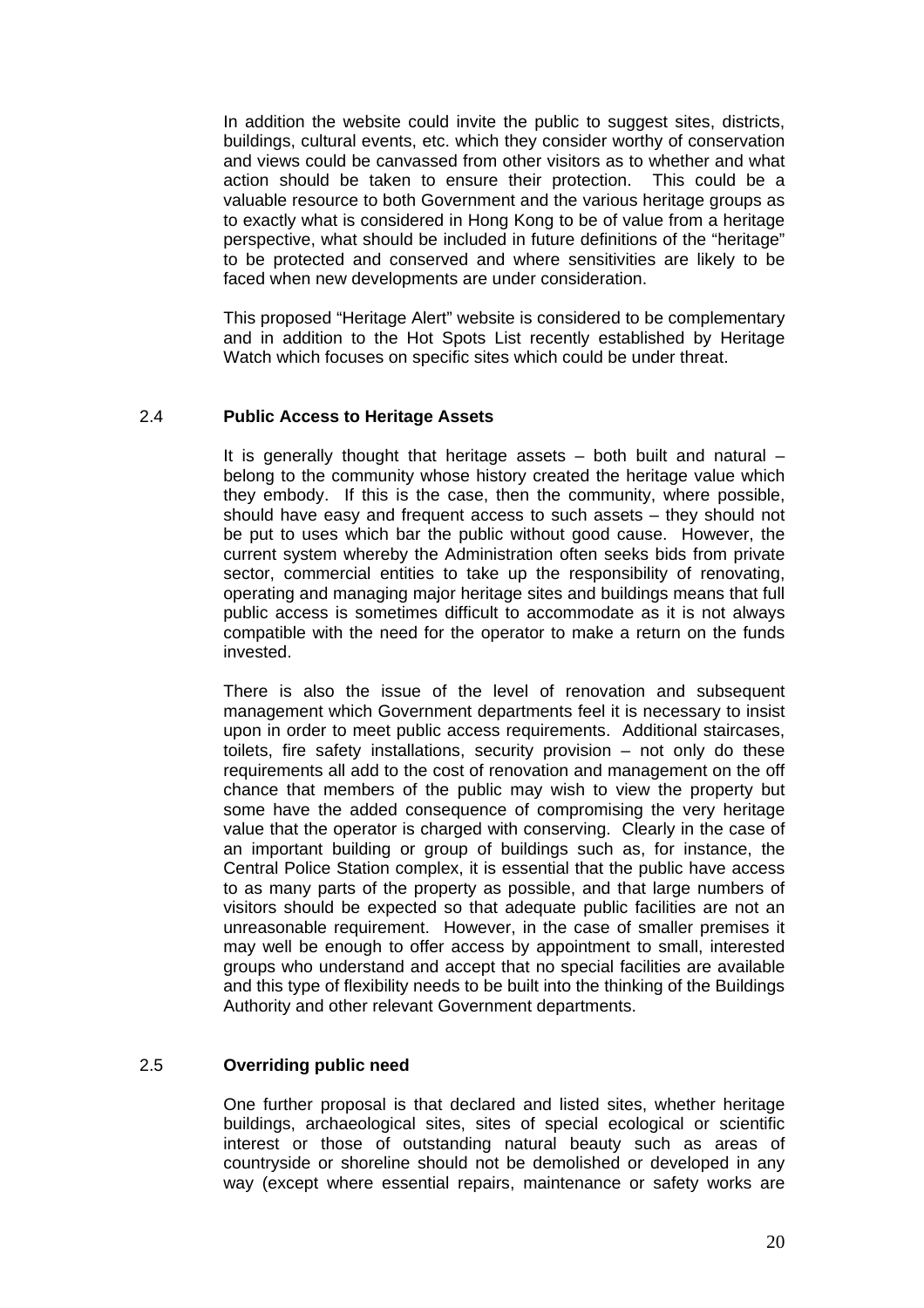concerned) unless it can be shown that there is an overriding public need – such need to be defined in the same way as for reclamation works within the harbour. This would prevent unnecessary loss of heritage assets simply because their demolition or development presented an "easy" option in the implementation of infrastructure projects or revenue generating development proposals.

## 3.0 **Recommendations**

This Paper attempts to set out the current position in Hong Kong in so far as heritage conservation is concerned. It is not a position of which we can be proud in that in spite of the strength of our economy and our claim to be a world city, our record in the field of heritage conservation is extremely weak – and well behind many of our poorer Asian neighbours let alone real world cities such as London, New York and Paris.

The Government has to date, at least, preferred to focus on the revenue generation aspects of land and buildings and has ignored the lifestyle and civil society impacts that such a focus inevitably brings. Historically, perhaps, this could be understood and many in the community supported economic over social development but since 1997 such an attitude is less forgivable in that the appreciation and conservation of heritage has been shown to help build a stable, rooted society in which the past, present and future can meet. The true "value" of our heritage cannot be calculated simply by comparison with the costs of its conservation – something the Government still does on an almost daily basis.

Hong Kong needs a clear and unequivocal commitment by Government to heritage conservation, a strong and comprehensive heritage policy drawn up with full public participation, broad ranging and categoric supporting legislation and institutional arrangements which will ensure that the policy and the law are enforced and an independent and credible, not for profit organisation which can take responsibility for the operation, management and maintenance of our heritage assets for the benefit of present and future generations.

This requires a genuine public/private partnership approach – not a government-run Foundation or trust but one which fully involves the public as well as government and professionals in the field of heritage conservation, not Government decisions, without reference to public opinions and sensitivities, on what shall or shall not be conserved or what has or has not heritage value. However, such an approach also puts an onus on the private sector to play its part not only by participating in the formulation of policy or legislation but also by contributing to the financial costs involved in ensuring that our heritage assets are passed on to succeeding generations in an acceptable and appropriate state of use and repair.

The establishment of a Foundation on the lines proposed in this paper is considered by Heritage Hong Kong to be the optimum way in which to secure the future of Hong Kong's heritage and we invite both Government and others with an interest in heritage conservation to consider our proposals, contribute their comments and views and help to refine the